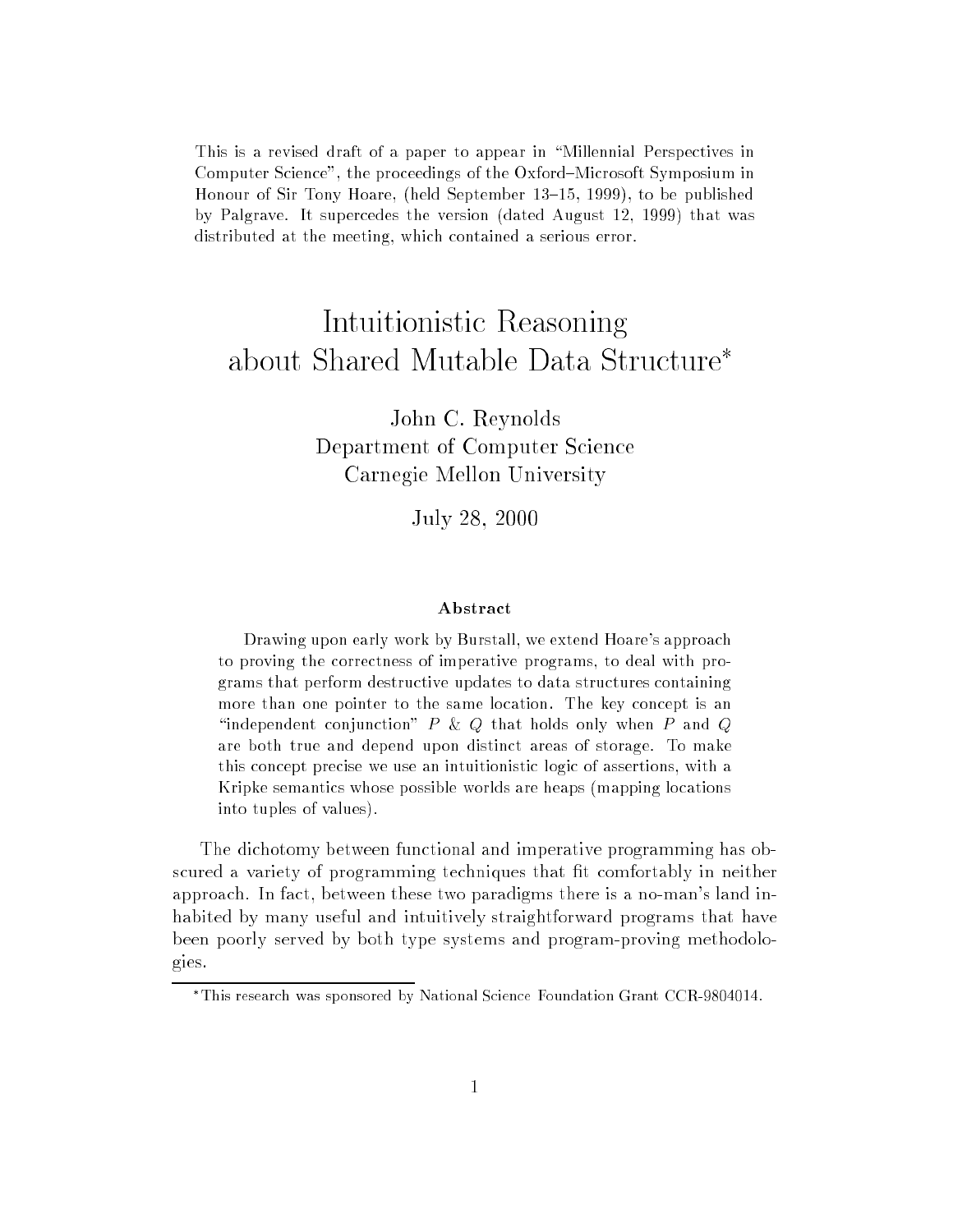Particularly important are programs where the data structure may contain more than one pointer to the same location, and the program destructively updates the contents of such locations. This class of programs includes many interesting and practically important algorithms; it is far more than a hacker's jungle. Yet there has been surprisingly little research on reasoning about such programs.

In 1972, Burstall [1] gave correctness proofs for imperative programs that alter data structures, by using a novel kind of assertion that he called a "distinct nonrepeating tree system"; this approach was extended by Kowaltowski [2]. In 1975, Cook and Oppen [3, 4] devised an more general approach by extending Hoare logic with extremely complicated inference rules. Then, in 1981, J. M. Morris [5] extended weakest-precondition logic by generalizing the notion of substitution.

In the late 80's Mason and Talcott [6, 7, 8] investigated reasoning about program equivalence for LISP-like functional languages where expression evaluation can alter data structures as a side effect; more recently they and others [9, 10] have extended this approach to a logic for reasoning about programs.

Also recently, Pitts and Stark [11] have studied operational reasoning about an ML-like language with data-altering expressions. (In this work, however, only simple values can be stored at locations; not structured values that themselves contain locations.) This research builds upon earlier work by Stark [12, 13, 14] on languages that create local names.

The present paper builds upon Burstall's ideas, which fit nicely into the framework for reasoning about imperative programs that was devised about the same time by Hoare [15, 16], as well as earlier work by Floyd [17] and Naur [18]. Burstall's "distinct nonrepeating tree system" was a sequence of assertions, written  $P_1 \& \cdots \& P_n$  in the notation of this paper, where each  $P_i$  described a distinct region of storage, so that an assignment to a single location could change only one of the  $P_i$ . I believe that this idea of organizing assertions to localize the effect of a mutation may be the key to scalability in reasoning about shared mutable data structure.

The goal of this paper is to overcome two limitations of Burstall's work. In his formalism, each  $P_i$ , which he called a "triple", described a fragment of data structure with no internal sharing. (Technically, the triples were morphisms in categories called "free theories" by Lawvere [19].) Sharing only occurred among pointers from variables into fragments, or from one fragment to another, so that a particular assertion could describe only structures with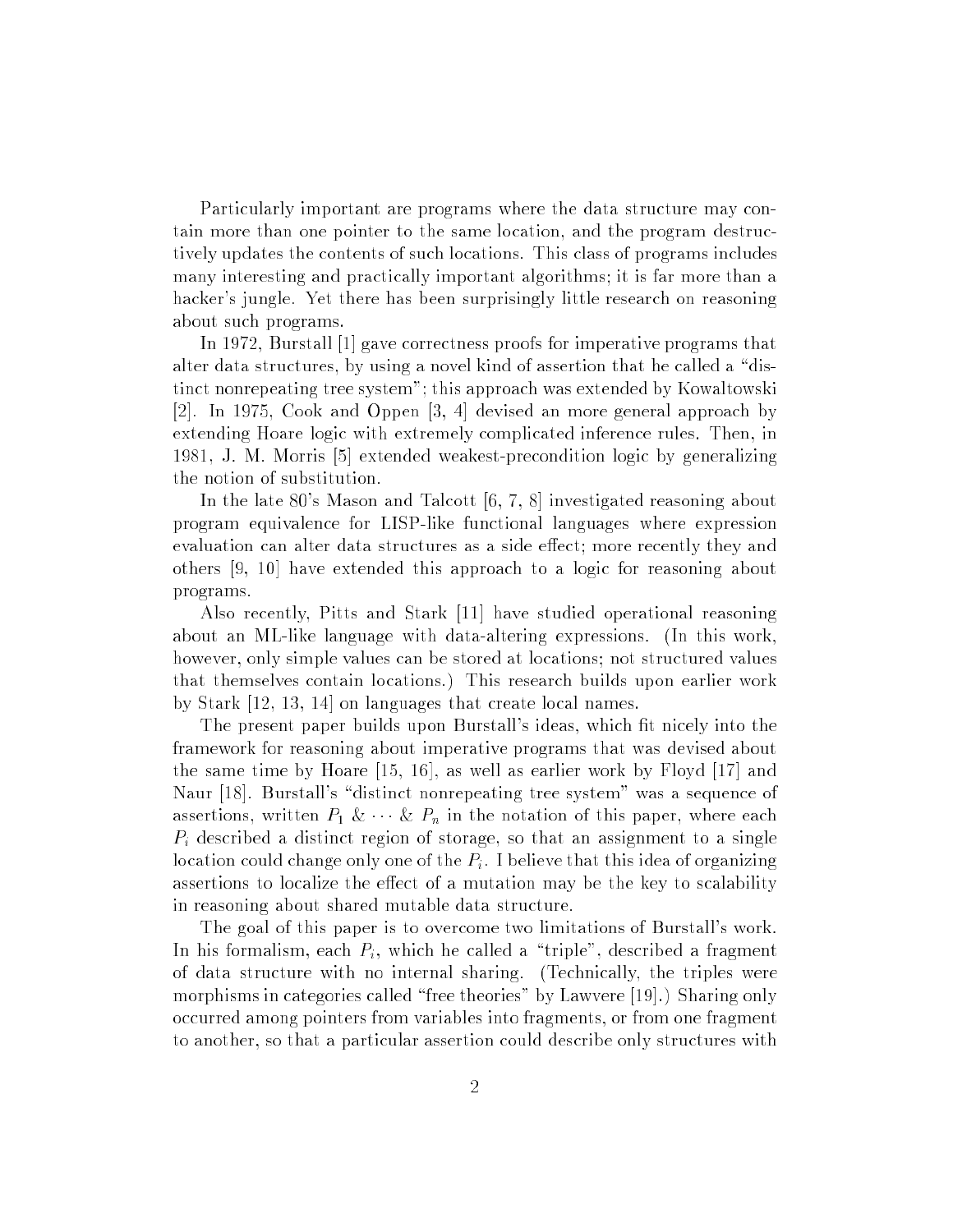a fixed finite bound on the number of shared locations.

A subtler limitation was the specic notion of composition of triples. Roughly speaking, one composed <sup>P</sup> with <sup>Q</sup> by identifying the pointers coming out of  $P$  with those going into  $Q$ .

In this paper we will use the doubly-linked list as a simple example that violates both limitations. In this structure, every location is shared, so that a description of a fragment representing an arbitrary sequence must permit unbounded internal sharing. Moreover, the natural way of composing fragments  $P$  and  $Q$  is to identify both a pointer coming out of  $P$  with one going into  $Q$ , and a pointer coming out of  $Q$  with one going into  $P$ .

The preliminary version of this paper was flawed by a serious error: The inference rule for the cons operation was unsound. In the present version (as discussed at the end of Section 3), we have repaired this flaw, and substantially simplied our development, by interpreting assertions intuitionistically, using a Kripke semantics [20] with heaps as possible worlds. A similar intuitionistic semantics has been discovered independently by Ishtiaq and O'Hearn [21], using the logic of bunched implications [22].

#### 1 Syntax

The programming language we will use is the simple imperative language originally axiomatized by Hoare, with additional commands for the manipulation of list structures. These structures will be similar to those of LISP, restricted by the elimination of property lists for atoms, and extended by permitting any positive number of values to be "cons-ed" together. Specifically, the LISP constructor cons will be generalized to  $cons_1, cons_2, cons_3$ . etc., and the selectors  $\mathbf{car}(E)$  and  $\mathbf{cdr}(E)$  to E.1, E.2, etc.

In contrast to LISP, however, these constructors and selectors will be permitted only in commands, not in expressions. The reason for this restriction is that the power of the kind of proof system advocated by Hoare (or Floyd or Dijkstra) depends on the ability to use any expression of the programming language in an assertion. In particular, substituting any expressions for the variables of a tautology should give a valid assertion.

Constructors cannot be expressions since they have side effects. For instance, if we could substitute  $cons_2(1,2)$  for x in the tautology  $x = x$ , we would obtain  $cons_2(1, 2) = cons_2(1, 2)$ , which must not hold if we are going to distinguish different locations with the same contents.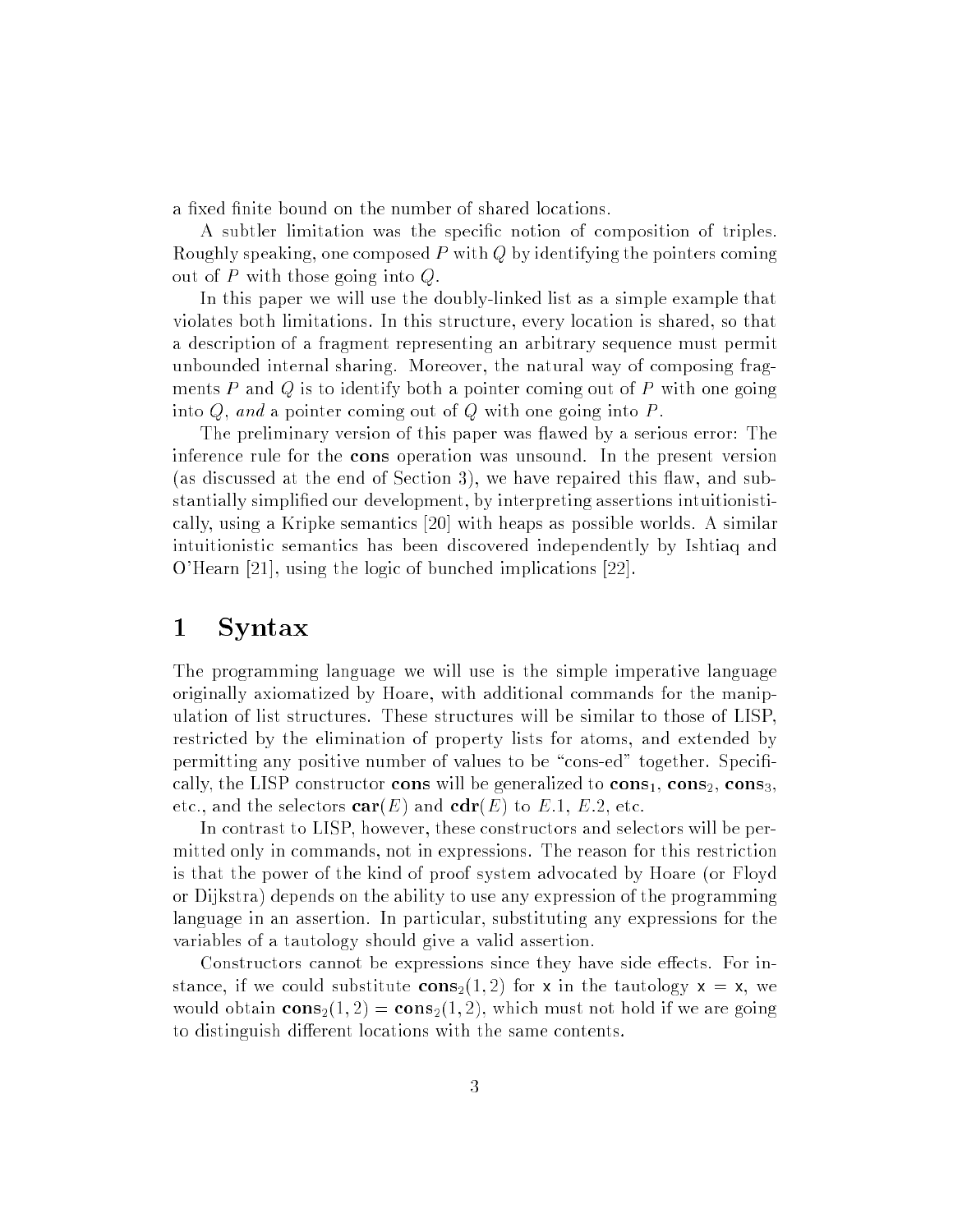Selectors cannot be expressions because of their interaction with the \independent conjunction" operator &. For instance, if we could substitute z.2 for both x and y in the tautology  $x = x \& y = y$ , we would obtain  $z:2 = z:2 \& z:2 = z:2$ , which is false since the two operands of & do not depend upon distinct regions of storage.

Instead of permitting constructors and selectors in expressions, we introduce three novel forms of commands, which use constructors to create new list structures, and selectors to evaluate and mutate such structures:

$$
x := \mathbf{cons}_n(E_1, \dots, E_n)
$$

$$
x := E.i
$$

$$
E.i := E'
$$

(where the various  $E$ 's denote expressions). We have used the assignment symbol  $:=$  to give these commands a familiar appearance that should make their informal meaning obvious. Formally, however, they are not assignment commands; in particular they will not obey Hoare's axiom of assignment.

As in Hoare's work, assertions include boolean expressions, enriched with quantiers. In addition, we introduce the form

$$
E \to E_1, \ldots, E_n,
$$

which holds if the value of  $E$  is a location at which is stored an *n*-tuple containing the values of  $E_1, \ldots, E_n$ . Finally, we add the independent conjunction operator, so that an assertion can have the form

$$
P \& P'
$$

(where  $P$  and  $P$  denote assertions). Roughly speaking, this form is true when  $P$  and  $P$  are both true and depend upon distinct regions of storage.

We will define two forms of specification: the original partial-correctness triple introduced by Hoare, which we will write  $\{P\}$  C  $\{Q\}$ , and an analogous total-correctness specification, which we will write  $[P] C [Q]$ .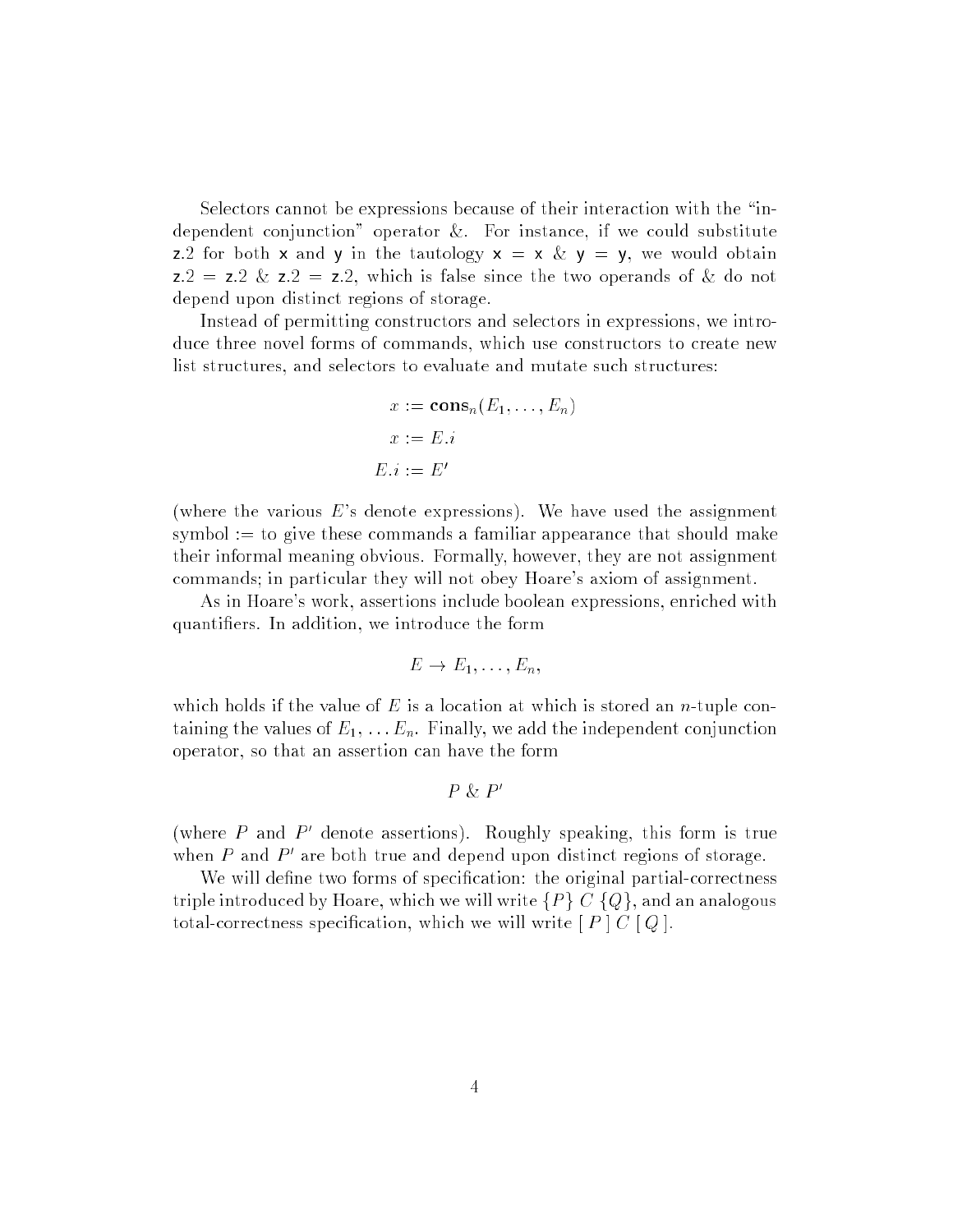#### 2 Semantics

To make the meaning of our language and its specifications precise, we define a value to be an integer, an atom, or a location, where integers, atoms, and locations comprise disjoint, countably infinite sets, and nil is a particular atom:

Values  $=$  Integers  $\cup$  Atoms  $\cup$  Locations

$$
nil \in Atoms.
$$

To formalize mutable list structures, we must complicate the usual notion of the state of a computation, which now consists of two parts: the store, which maps some finite set of variables into values, and the  $heap$ , which maps some finite set of locations into nonempty tuples of values. Thus

Stores<sub>V</sub> =  $(V \rightarrow$  Values) where V is a finite set of variables  $\text{Heaps}_L = (L \rightarrow \text{values'})$  where L is a finite set of locations  $Heaps = \Box$  $L \subset$  Locations  $S$  . Stores  $V$  -  $\lambda$  and  $\lambda$  -  $\lambda$ 

A state  $\langle \eta, \sigma \rangle$  is said to be *complete* if the domain of its heap component includes all locations that occur anywhere within the state, i.e., if

```
\forall x \in \text{dom } \eta \text{ and } x \in \text{Integers } \cup \text{Atoms } \cup \text{ dom } \sigma\nabla \ell \in \text{dom}(\sigma, \sigma \ell \in \text{untegers} \cup \text{Atoms} \cup \text{dom}(\sigma)^+.
```
We define the set

CmplStates<sub>V</sub> = { $\langle \eta, \sigma \rangle$  |  $\langle \eta, \sigma \rangle$   $\in$  States<sub>V</sub> and  $\langle \eta, \sigma \rangle$  is complete }.

For each of the five classes of phrases used in programs or their specifications, there is a semantic function giving a different kind of meaning. Each of these semantic functions is indexed by a finite set of variables that must include the free variables of the argument of the semantic function. (We write  $\mathrm{Ord}\mathrm{Exp}_V$  for the set of ordinary expressions whose free variables belong to V, and similarly for the other phrase classes.)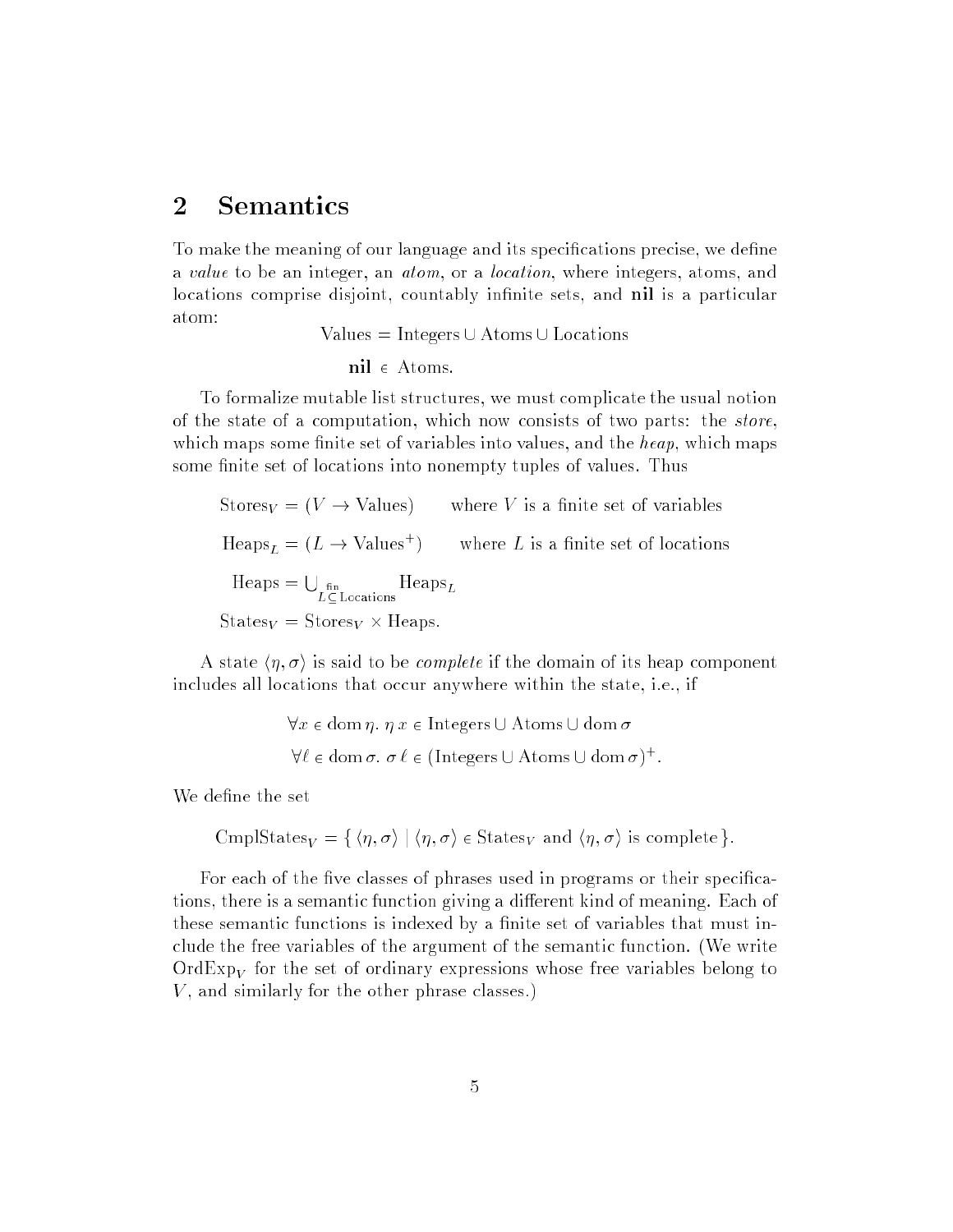Ordinary Expressions

$$
\llbracket - \rrbracket^{\text{order}}_V \in \text{OrdExp}_V \to \text{Stores}_V \to \text{Values},
$$

 $B = 200$ 

$$
\llbracket - \rrbracket^{\text{boolean}}_V \in \text{BoolExp}_V \to \text{Stores}_V \to \{\text{true}, \text{false}\},\
$$

$$
\llbracket - \rrbracket^{\text{comm}}_V \in \text{Comm}_V \to \text{CmplStates}_V \to (\text{CmplStates}_V \cup \{-\}),
$$

Assertions

$$
[\![ - ]\!]^{\text{assert}}_V \in \text{Assert}_V \to \text{Stores}_V \to \text{Heaps} \to \{\text{true},\text{false}\},
$$

species to the second contract of the second contract of the second contract of the second contract of the second contract of the second contract of the second contract of the second contract of the second contract of the

$$
[\![ - ]\!]^{\text{spec}}_V \in \text{Spec}_V \to \{\text{true},\text{false}\}.
$$

Notice that ordinary and boolean expressions do not depend upon the heap. (This reflects our decision not to permit constructors and selectors in expressions.) Assertions that do not depend upon the heap are called pure, as are commands that neither depend upon nor change the heap. (As usual in denotational semantics,  $-$  is used to denote the nonterminating execution of a command.)

The meaning of expressions, commands, and specications is standard. Note, however, that the implicit quantification of specifications extends over both the store and heap components of complete states:

$$
\llbracket \{P\} \ C \ \{P'\}\rrbracket^{\text{spec}}_{V} = \forall \langle \eta, \sigma \rangle \in \text{Cmp}(\text{States}_{V}.\ \llbracket P \rrbracket \eta \sigma \text{ and } \llbracket C \rrbracket \langle \eta, \sigma \rangle \neq -
$$
\n
$$
\text{implies } \llbracket P' \rrbracket \eta' \sigma' \text{ where } \langle \eta', \sigma' \rangle = \llbracket C \rrbracket \langle \eta, \sigma \rangle
$$

$$
\llbracket [P \rbrack C \rbrack P' \rrbracket^{\text{spec}}_{V} = \forall \langle \eta, \sigma \rangle \in \text{Cmp} \text{IState}_{V}. \llbracket P \rrbracket \eta \sigma
$$
  
implies 
$$
\llbracket C \rrbracket \langle \eta, \sigma \rangle \neq - \text{ and } \llbracket P' \rrbracket \eta' \sigma' \text{ where } \langle \eta', \sigma' \rangle = \llbracket C \rrbracket \langle \eta, \sigma \rangle.
$$

What is not standard is the meaning of assertions, which is defined for incomplete as well as complete states, by a Kripke semantics [20] in which the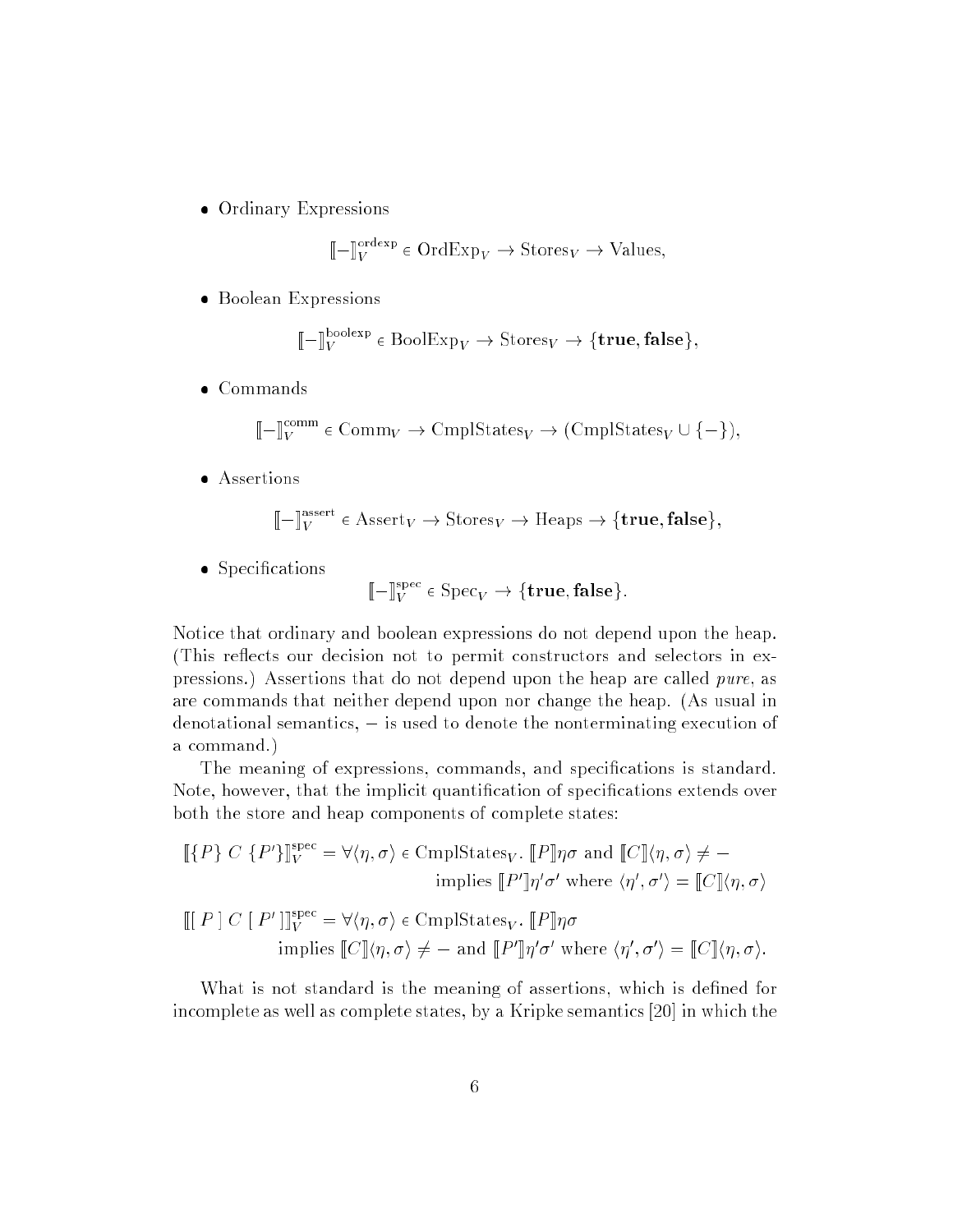possible worlds are heaps, ordered by extension. Thus the logic of assertions is intuitionistic rather than classical.

When a boolean expression is used as an assertion, it is pure, i.e., its meaning is independent of the heap:

$$
\llbracket B \rrbracket^{\text{assert}} \eta \sigma \text{ iff } \llbracket B \rrbracket^{\text{boolean}} V.
$$

The simplest impure assertion is  $E \to E_1, \ldots, E_n$ , which describes the value of the heap for a single location:

$$
[E \to E_1, \dots, E_n]_V^{\text{assert}} \eta \sigma \text{ iff}
$$
  

$$
[E]_V^{\text{orderp}} \eta \in \text{dom } \sigma \text{ and } \sigma([E]_V^{\text{orderp}} \eta) = \langle [E_1]_V^{\text{orderp}} \eta, \dots, [E_n]_V^{\text{orderp}} \eta \rangle.
$$

The operations of conjunction, disjunction, and quantification are defined conventionally, with the heap being treated pointwise:

$$
[\![P_1 \wedge P_2]\!]_V^{\text{assert}} \eta \sigma \text{ iff } [\![P_1]\!]_V^{\text{assert}} \eta \sigma \text{ and } [\![P_2]\!]_V^{\text{assert}} \eta \sigma
$$
  

$$
[\![P_1 \vee P_2]\!]_V^{\text{assert}} \eta \sigma \text{ iff } [\![P_1]\!]_V^{\text{assert}} \eta \sigma \text{ or } [\![P_2]\!]_V^{\text{assert}} \eta \sigma
$$
  

$$
[\![\forall x. P]\!]_V^{\text{assert}} \eta \sigma \text{ iff } \forall v \in \text{Values. } [\![P]\!]_V^{\text{assert}} [\![\eta \mid x:v]\!] \sigma
$$
  

$$
[\![\exists x. P]\!]_V^{\text{assert}} \eta \sigma \text{ iff } \exists v \in \text{Values. } [\![P]\!]_V^{\text{assert}} [\![\eta \mid x:v]\!] \sigma.
$$

Here  $\lceil \eta \rceil x : v \rceil$  denotes the store, with domain dom  $\eta \cup \{x\}$ , that maps x into v and maps all other variables  $x$  -filto  $\eta\,x$  . (Analogous quantifiers that range over integers, atoms, or locations are left to the reader.)

On the other hand, the definitions of implication and negation involve an implicit universal quantification over extensions of the heap:

$$
\llbracket P_1 \Rightarrow P_2 \rrbracket^{\text{assert}}_{V} \eta \sigma \text{ iff } \forall \sigma' \supseteq \sigma. \llbracket P_1 \rrbracket^{\text{assert}}_{V} \eta \sigma' \text{ implies } \llbracket P_2 \rrbracket^{\text{assert}}_{V} \eta \sigma' \llbracket \neg P \rrbracket^{\text{assert}}_{V} \eta \sigma \text{ iff } \forall \sigma' \supseteq \sigma. \text{ not } \llbracket P \rrbracket^{\text{assert}}_{V} \eta \sigma'.
$$

Finally, we must define the independent conjunction operation  $\&$ . The idea that  $P_1$  and  $P_2$  must depend upon distinct regions of the heap is captured by requiring them to hold for restrictions of the heap with disjoint domains:

$$
\begin{aligned} [P_1 \& P_2]_V^{\text{assert}} \eta \sigma \text{ iff } \exists \sigma_1, \sigma_2. \\ \sigma_1 \subseteq \sigma \text{ and } \sigma_2 \subseteq \sigma \text{ and } \text{ dom } \sigma_1 \cap \text{ dom } \sigma_2 \text{ empty} \\ \text{and } [P_1]_V^{\text{assert}} \eta \sigma_1 \text{ and } [P_2]_V^{\text{assert}} \eta \sigma_2. \end{aligned}
$$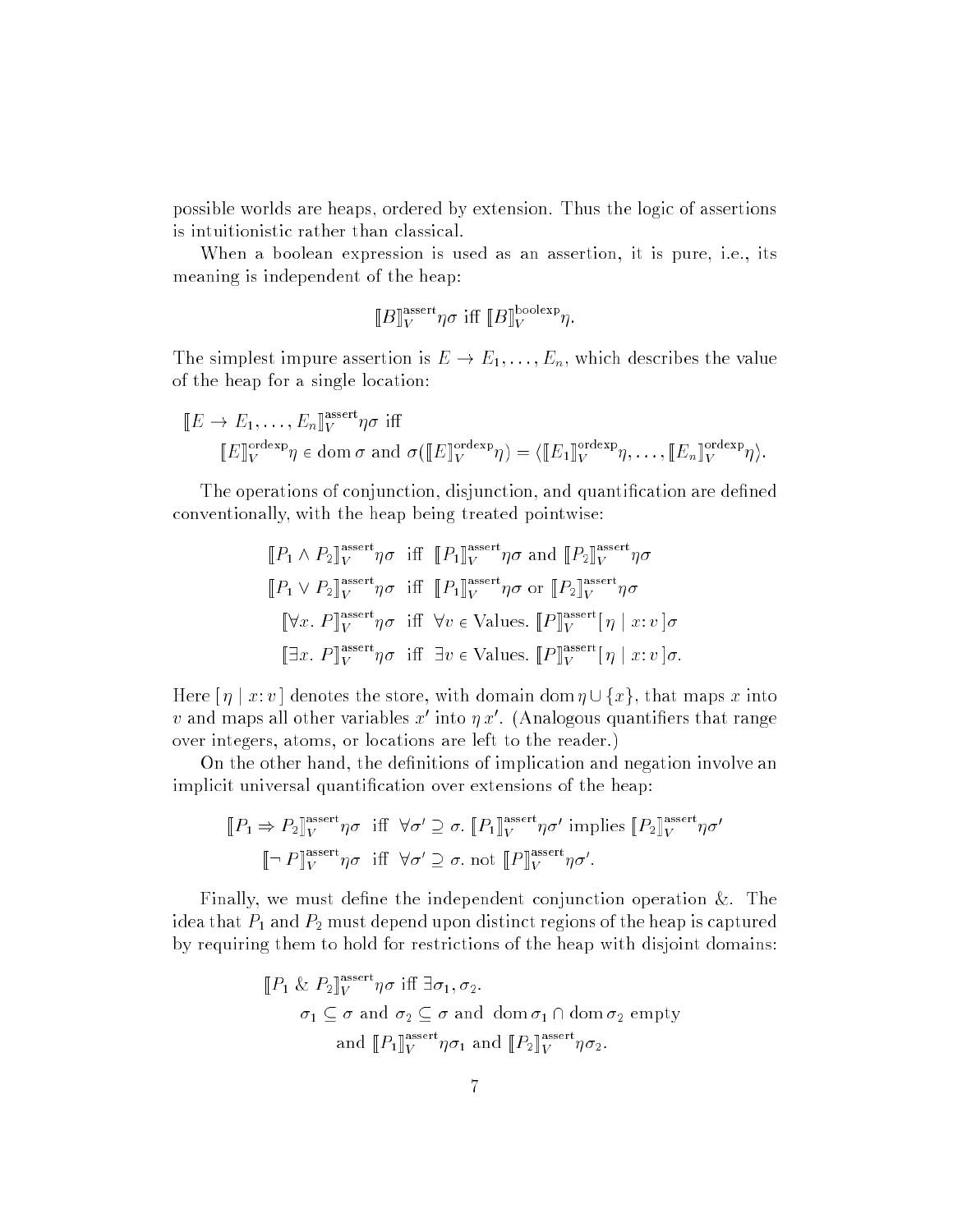We are able to define independent conjunction so simply because we have given meaning to assertions in all states, not just complete states, and because this meaning obeys a monotonicity law that is characteristic of Kripke semantics:

If 
$$
[P]_V^{\text{assert}} \eta \sigma
$$
 and  $\sigma \subseteq \sigma'$ , then  $[P]_V^{\text{assert}} \eta \sigma'$ .

To obtain this property, however, we have sacriced the law of the excluded middle. For instance, if the store  $\eta$  maps the variable x into a location that does not belong to the domain of the heap  $\sigma$ , then

$$
[\![\mathbf{x}\to \mathbf{7}]\!]^\text{assert}_V\eta\sigma, \qquad [\![\neg\,\mathbf{x}\to \mathbf{7}]\!]^\text{assert}_V\eta\sigma, \qquad [\![\mathbf{x}\to \mathbf{7}\vee \neg\,\mathbf{x}\to \mathbf{7}]\!]^\text{assert}_V\eta\sigma
$$

are all false.

As one expects in an intuitionistic logic, one has axiom schemata such as

$$
\forall x. \neg P \Leftrightarrow \neg (\exists x. P)
$$

$$
\exists x. \neg P \Rightarrow \neg (\forall x. P)
$$

$$
P \Rightarrow \neg (\neg P),
$$

but not the converses of the second and third lines. (Pure assertions, however, which are those that do not contain  $\rightarrow$ , behave classically.)

Insight into the operation of independent conjunction is provided by a simple example: Suppose  $\eta$  is a store that maps x and y into distinct locations. and consider the heaps

$$
\sigma_1 = \{ \langle \eta \mathbf{x}, 1 \rangle \} \quad \text{and} \quad \sigma_2 = \{ \langle \eta \mathbf{y}, 2 \rangle \},
$$

which have disjoint domains. Then

If P is: then  $[|P]$   $\eta \sigma$  is:  $x \to 1$   $\sigma_1 \subseteq \sigma$  $y \to 2$   $\sigma_2 \subseteq \sigma$  $x \to 1 \& y \to 2$   $\sigma_1 \cup \sigma_2 \subseteq \sigma$  $x \to 1 \& (x \to 1 \lor y \to 2)$   $\sigma_1 \cup \sigma_2 \subseteq \sigma$  $(\mathsf{x} \to 1 \lor \mathsf{y} \to 2) \& (\mathsf{x} \to 1 \lor \mathsf{y} \to 2) \qquad \sigma_1 \cup \sigma_2 \subseteq \sigma$  $x \to 1 \& y \to 2 \& (x \to 1 \vee y \to 2)$  false.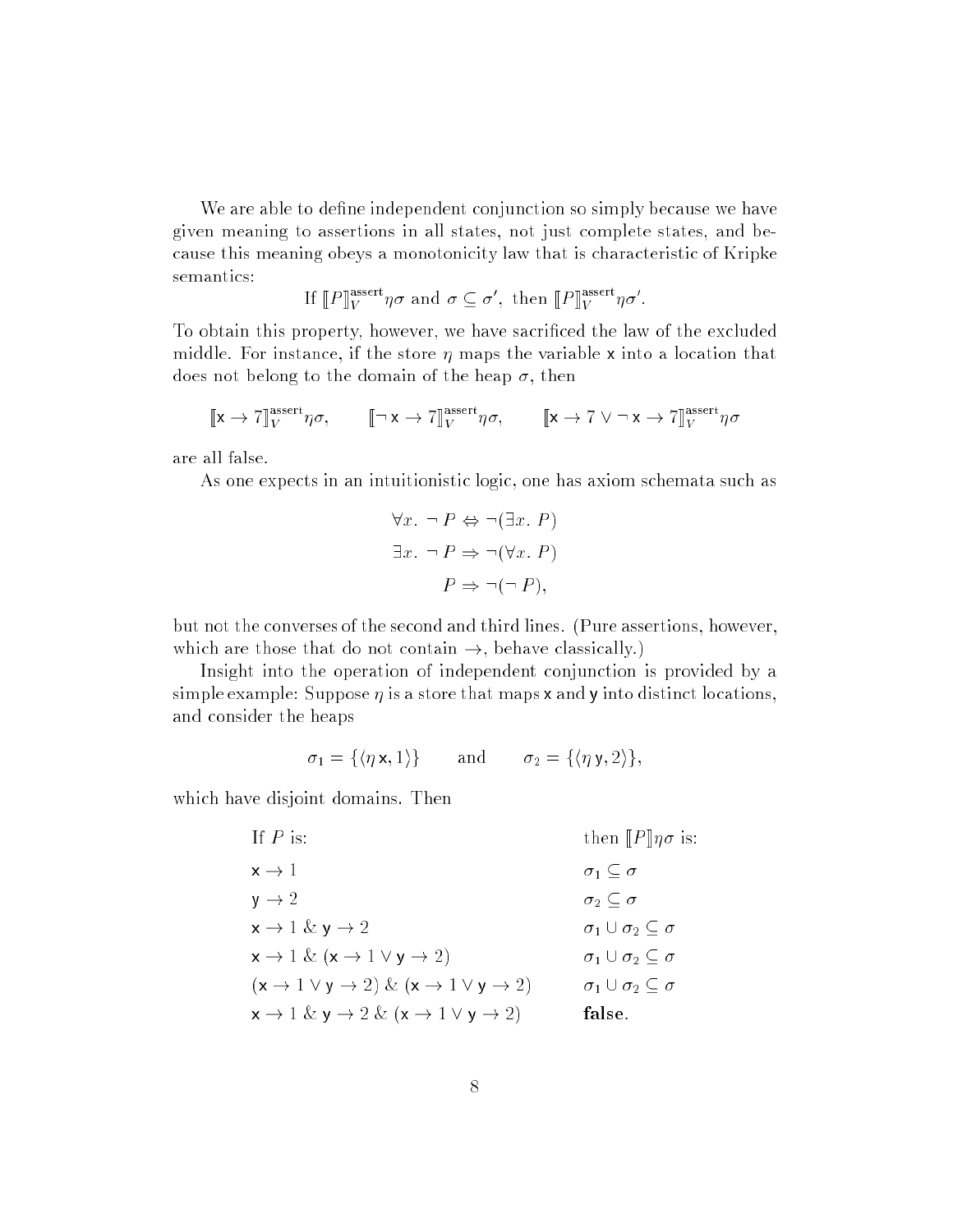In general, independent conjunction is described by the axiom schemata

$$
P_1 \& P_2 \Rightarrow P_1 \land P_2
$$
\n
$$
P_1 \land P_2 \Rightarrow P_1 \& P_2 \text{ when } P_2 \text{ is pure}
$$
\n
$$
P_1 \& P_2 \Leftrightarrow P_2 \& P_1
$$
\n
$$
(P_1 \& P_2) \& P_3 \Leftrightarrow P_1 \& (P_2 \& P_3)
$$
\n
$$
(P_1 \& P_3) \lor (P_2 \& P_3) \Leftrightarrow (P_1 \lor P_2) \& P_3
$$
\n
$$
(P_1 \lor P_3) \& (P_2 \lor P_3) \Rightarrow (P_1 \& P_2) \lor P_3
$$
\n
$$
(\exists x. P_1) \& P_2 \Leftrightarrow \exists x. (P_1 \& P_2) \text{ when } x \text{ not free in } P_2,
$$

and the inference rule

$$
\frac{P_1 \Rightarrow P_2}{P_1 \& P_3 \Rightarrow P_2 \& P_3}.
$$

Note, however, that the analogous schemata  $(P_1 \Rightarrow P_2) \Rightarrow (P_1 \& P_3 \Rightarrow P_2 \& P_1)$  $P_3$ ) is not valid.

#### 3 Inference Rules for Specifications

By prohibiting expressions from depending upon the heap, we insure that both the partial-correctness rules given by Hoare and the analogous totalcorrectness rules (see, for example, [23, Chapter 3]) remain valid, even for assertions containing &. Thus we need to introduce additional rules only for the new commands that depend upon or affect the heap. Since the new commands always terminate, these rules are identical for partial and total correctness.

First, we have the command  $x := E.i$ , which examines the tuple stored in the heap at the location that is the value of  $E$ , and makes the *i*th component of this tuple the value of  $x$ . This operation is similar enough to assignment that one might hope to extend Hoare's assignment axiom to describe it. But that axiom involves a substitution that would insert  $E.i$  into expressions. violating their purity. (If such substitutions were allowed, they would not preserve  $\&$ .) Instead, we must mimic the effect of such a substitution by using existential quantifiers: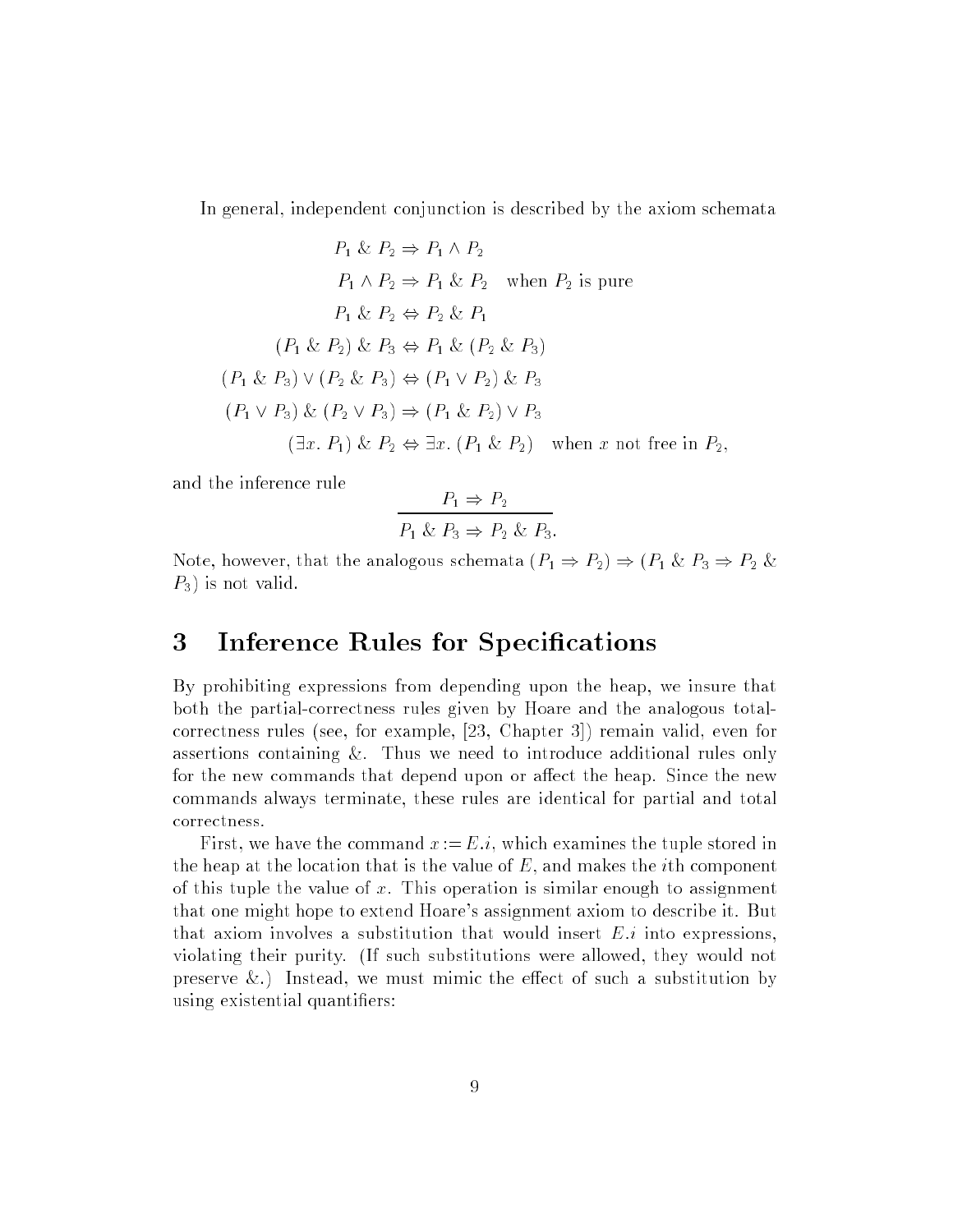Suppose that  $x_1, \ldots, x_n$  are distinct variables that do not occur free in E, that  $1 \leq i \leq n$ , and that  $x_i$  does not occur free in P. Let  $P \vee$  denote the result of substituting  $x_i$  for x in  $P$ . Then

$$
\{\exists x_i. (P^{(i)} \land \exists x_1, \dots, x_{i-1}, x_{i+1}, \dots, x_n. E \to x_1, \dots, x_n)\}
$$
  

$$
x := E.i
$$
  

$$
\{P\}.
$$

Next, we have the command  $x := \mathbf{cons}_n(E_1, \ldots, E_n)$ , which extends the heap with a new location mapped into the *n*-tuple of values of  $E_1, \ldots, E_n$ , and then makes the new location the value of  $x$ . Again, we cannot use Hoare's assignment axiom; instead we introduce an existential quantifier in the postcondition, in the style of Floyd [17]. The & operation is used to assert that the new location plays no role in any part of the postcondition that is inherited from the precondition:

Suppose that the variables x and x are distinct, and that x does not occur free in  $E_1, \ldots E_n$ , or P . Let  $A$  denote the result of substituting  $x$  for  $x$  in the expression or assertion  $A$ . Then

$$
{P}
$$
  

$$
x := \mathbf{cons}_n(E_1, \dots, E_n)
$$
  

$$
{\exists x'. (P' \& x \rightarrow E'_1, \dots, E'_n)}.
$$

Happily, this rule can be simplified when the variable  $x$  does not occur in the precondition or the right side of the command being specified:

Suppose that the variables x does not occur free in  $E_1, \ldots, E_n$ or  $P$ . Then

$$
\{P\}
$$
  

$$
x := \mathbf{cons}_n(E_1, \dots, E_n)
$$
  

$$
\{P \& x \rightarrow E_1, \dots, E_n\}.
$$

Finally, we have a rule for the command  $E.i:=E_0$  , which alters the heap at the location that is the value of  $E$  by changing the *i*th component of the tuple at that location to the value of  $E$  . Here the  $\alpha$  operator in the precondition separates an assertion about the heap at the value of <sup>E</sup> from assertions about other parts of the heap, which are not affected by the command: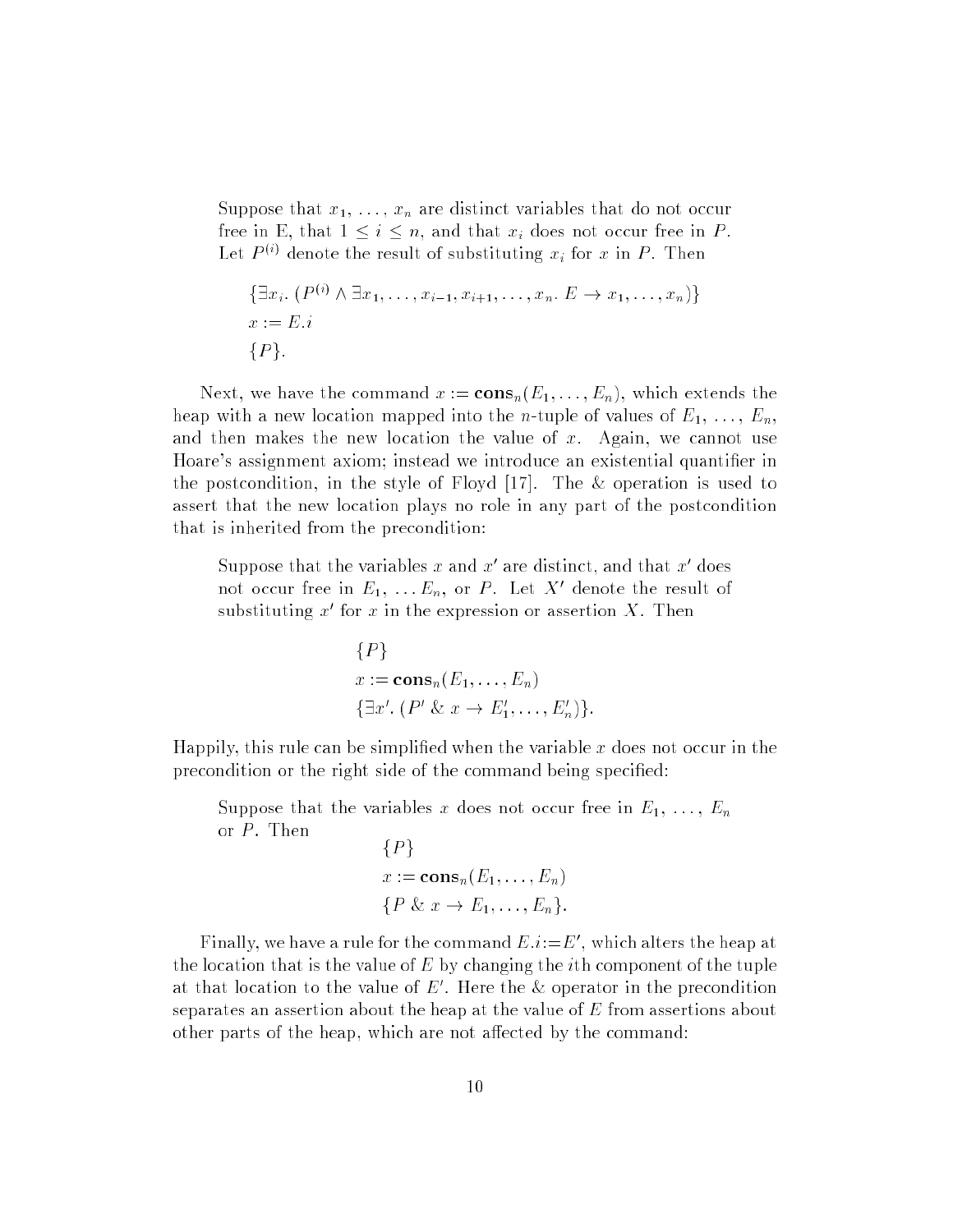Suppose that the variables  $x_1, \ldots, x_m$  do not occur free in the expression  $E$  or  $E$ , and that  $1 \leq i \leq n$ . Then

$$
\{\exists x_1, \ldots, x_m. (E \to E_1, \ldots, E_i, \ldots, E_n \& P)\}
$$
  

$$
E.i := E'
$$
  

$$
\{\exists x_1, \ldots, x_m. (E \to E_1, \ldots, E', \ldots, E_n \& P)\}.
$$

The importance of using an intuitionistic logic is illustrated by the following instance of the simplified cons-rule:

$$
\{\neg(\exists x. x \to 1, 2)\}
$$
  

$$
y := \mathbf{cons}_2(1, 2)
$$
  

$$
\{(\neg(\exists x. x \to 1, 2)) \& y \to 1, 2\}.
$$

Although its postcondition is always false, this instance is not unsound, because the precondition is always false in our intuitionistic logic  $-$  since it must hold for all extensions of the heap that was current immediately before execution of the cons operation, including the extension that is current immediately afterwards.

(This instance was unsound, however, in the classical logic used in the preliminary version of this paper.)

### 4 Inductive Denition of Predicates

To deal with real programs (even small ones), we must permit predicates to be defined by induction over sets of abstract data.

For instance, to prove the correctness of a program that uses some list representation, it is not enough to be able to assert that something is a list representation; one must say that it represents a particular sequence of values. Thus one must define "is representation of" as a function from the abstract data set "sequence of values" to predicates.

Specically (though without being as formal as in previous sections), we will allow variables that occur in assertions but not in programs (often called logical or ghost variables) to range over inductively defined sets, and we will allow functions from such sets to predicates to be dened by induction (i.e., by primitive recursion).

As a first example, consider the representation of sequences by singlylinked lists. (This example is essentially similar to one of Burstall's.) We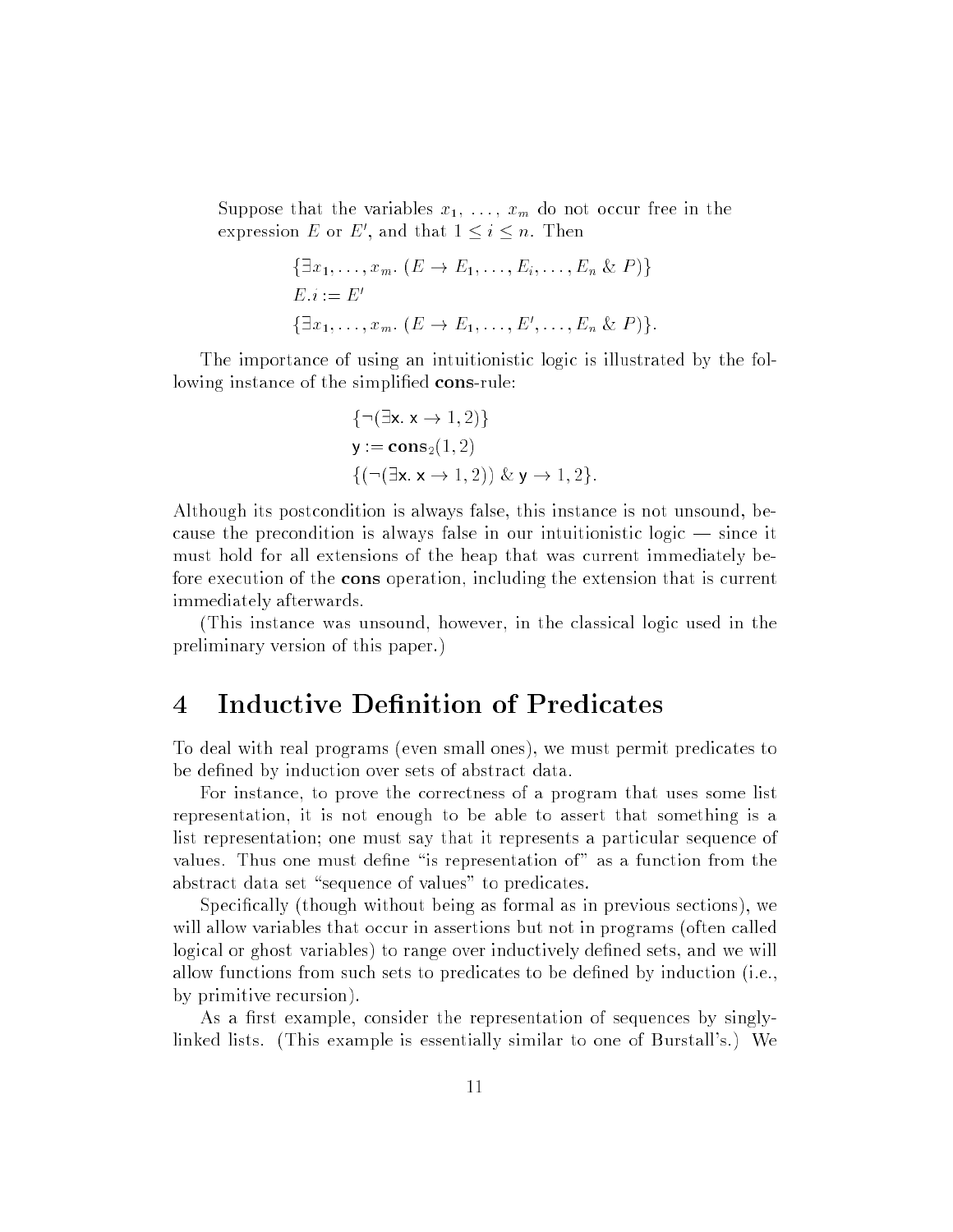write  $\epsilon$  to denote the empty sequence, use other Greek letters as variables ranging over sequences, write  $\cdot$  to indicate concatenation, and assume that a value is a sequence of length one. Then

list 
$$
\epsilon(i, j) \equiv i = j
$$
  
list  $\mathbf{a} \cdot \alpha(i, k) \equiv \exists j. i \rightarrow \mathbf{a}, j \& \text{list } \alpha(j, k)$ 

is an inductive definition of a function list, from sequences to predicates, such that list  $\alpha(i,j)$  asserts that the sequence  $\alpha$  is represented by the list fragment from location <sup>i</sup> to j. More precisely, it asserts that there is a succession of cons<sub>2</sub>-cells beginning at location i, containing the successive elements of  $\alpha$ as their first components, and linked together by their second components, with a final link containing  $\mu$ :



From this definition, it is obvious that

list a  $(i, j) \Leftrightarrow i \rightarrow a, j$ .

Less trivially, one can show by induction on the length of  $\alpha$  that

list  $\alpha \cdot \beta$  (i, k)  $\Leftrightarrow \exists j$ . list  $\alpha$  (i, j) & list  $\beta$  (j, k),

and from this result one can obtain

list 
$$
\alpha \cdot b(i, k) \Leftrightarrow \exists j
$$
. list  $\alpha(i, j) \& j \rightarrow b, k$ .

Because of the use of  $\&$  in the definition of list, the assertion list  $\alpha(i,j)$ implies that the list fragment from i to j contains a distinct  $cons_2\text{-cell}$  for each element of  $\alpha$ . Nevertheless, j can be the location of one of these cells, in which case a cyclic structure is being described. For instance, when  $\alpha$  is nonempty, list  $\alpha$  (i, i) describes a cycle whose length is the length of  $\alpha$ .

However, when  $i = nil$ , the assertion  $i \rightarrow a$ , cannot hold, so that list  $\mathbf{a} \cdot \alpha$  (i, k) cannot hold. In fact,

$$
list \alpha (i,j) \Rightarrow \left( \begin{array}{cc} (i = nil \Rightarrow (\alpha = \epsilon \wedge j = nil)) \\ \wedge & (i \neq j \Rightarrow \alpha \neq \epsilon). \end{array} \right)
$$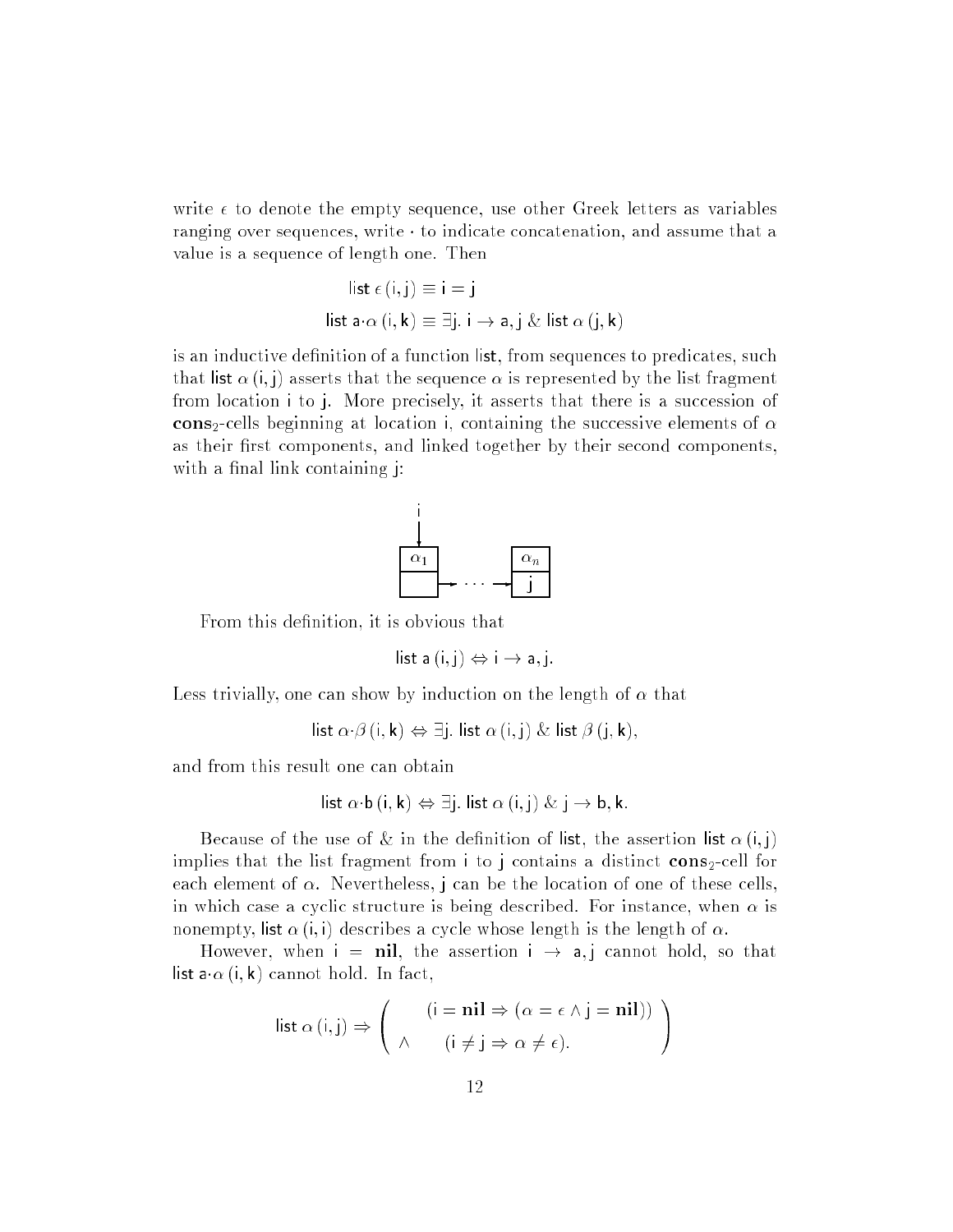A more complex example, which goes beyond Burstall's framework, is the representation of sequences by doubly-linked lists. We write **dilst**  $\alpha$  (i, i , j, j ) to assert the existence of a a collection of  $\mathbf{cons}_3$ -cells whose first components give the elements of  $\alpha$ , whose second components are the links of a forward list beginning at  $i$  with a final link containing  $j$ , and whose third components are the links of a backward list beginning at  $\parallel$  with a final link containing  $\parallel$  :



This function can be defined inductively by

$$
dlist \in (i, i', j, j') \equiv i = j \& i' = j
$$

dlist a $\cdot\alpha$  (i, i , k, k )  $\equiv$  ji, i  $\rightarrow$  a, j, i  $\propto$  dlist  $\alpha$  (j, i, k, k ).

From this definition, it is obvious that

dlist a (i, i', j, j') 
$$
\Leftrightarrow
$$
 i  $\rightarrow$  a, j, i' & i = j'

Less trivially, one can show by induction on the length of  $\alpha$  that

$$
\mathsf{dlist}\ \alpha\cdotp\beta\ (\mathsf{i},\mathsf{i}',\mathsf{k},\mathsf{k}') \Leftrightarrow \exists \mathsf{j},\mathsf{j}'.\ \mathsf{dlist}\ \alpha\ (\mathsf{i},\mathsf{i}',\mathsf{j},\mathsf{j}')\ \&\ \mathsf{dlist}\ \beta\ (\mathsf{j},\mathsf{j}',\mathsf{k},\mathsf{k}'),
$$

and from this result one can obtain

$$
\mathsf{dlist}\ \alpha\!\cdot\!\mathsf{b}\,(i,i',\mathsf{k},\mathsf{k}')\Leftrightarrow \exists j'.\ \mathsf{dlist}\ \alpha\,(i,i',\mathsf{k}',j')\ \&\ \mathsf{k}'\to \mathsf{b},\mathsf{k},j'.
$$

Much as in the singly-linked case, the assertion **diist**  $\alpha$  (i, i , j, j ) describes a list fragment containing a distinct cons<sub>3</sub>-cell for each element of  $\alpha$ . The existence of unique back-links prevents a list from having a cyclic tail, but one can still have an isolated cyclic list, which would be described by **dilst**  $\alpha$  (i, i , i, i ) when  $\alpha$  is nonempty.

> $1.11$ **Contract Contract Contract Contract Contract Contract Contract Contract Contract Contract Contract Contract Contract Contract Contract Contract Contract Contract Contract Contract Contract Contract Contract Contract Contract Contract Contract Contract Contract Contract Contract Contract Contract Contract Contract A**

Finally, to distinguish empty from nonempty lists, one can derive

$$
\text{dlist } \alpha \left( \mathbf{i}, \mathbf{i}', \mathbf{j}, \mathbf{j}' \right) \Rightarrow \begin{pmatrix} \left( \mathbf{i} = \mathbf{n} \mathbf{i} \mathbf{l} \Rightarrow \left( \alpha = \epsilon \land \mathbf{j} = \mathbf{n} \mathbf{i} \mathbf{l} \land \mathbf{i}' = \mathbf{j}' \right) \right) \\ \wedge & \left( \mathbf{j}' = \mathbf{n} \mathbf{i} \mathbf{l} \Rightarrow \left( \alpha = \epsilon \land \mathbf{i}' = \mathbf{n} \mathbf{i} \mathbf{l} \land \mathbf{i} = \mathbf{j} \right) \right) \\ \wedge & \left( \mathbf{i} \neq \mathbf{j} \Rightarrow \alpha \neq \epsilon \right) \\ \wedge & \left( \mathbf{i}' \neq \mathbf{j}' \Rightarrow \alpha \neq \epsilon \right) \end{pmatrix}
$$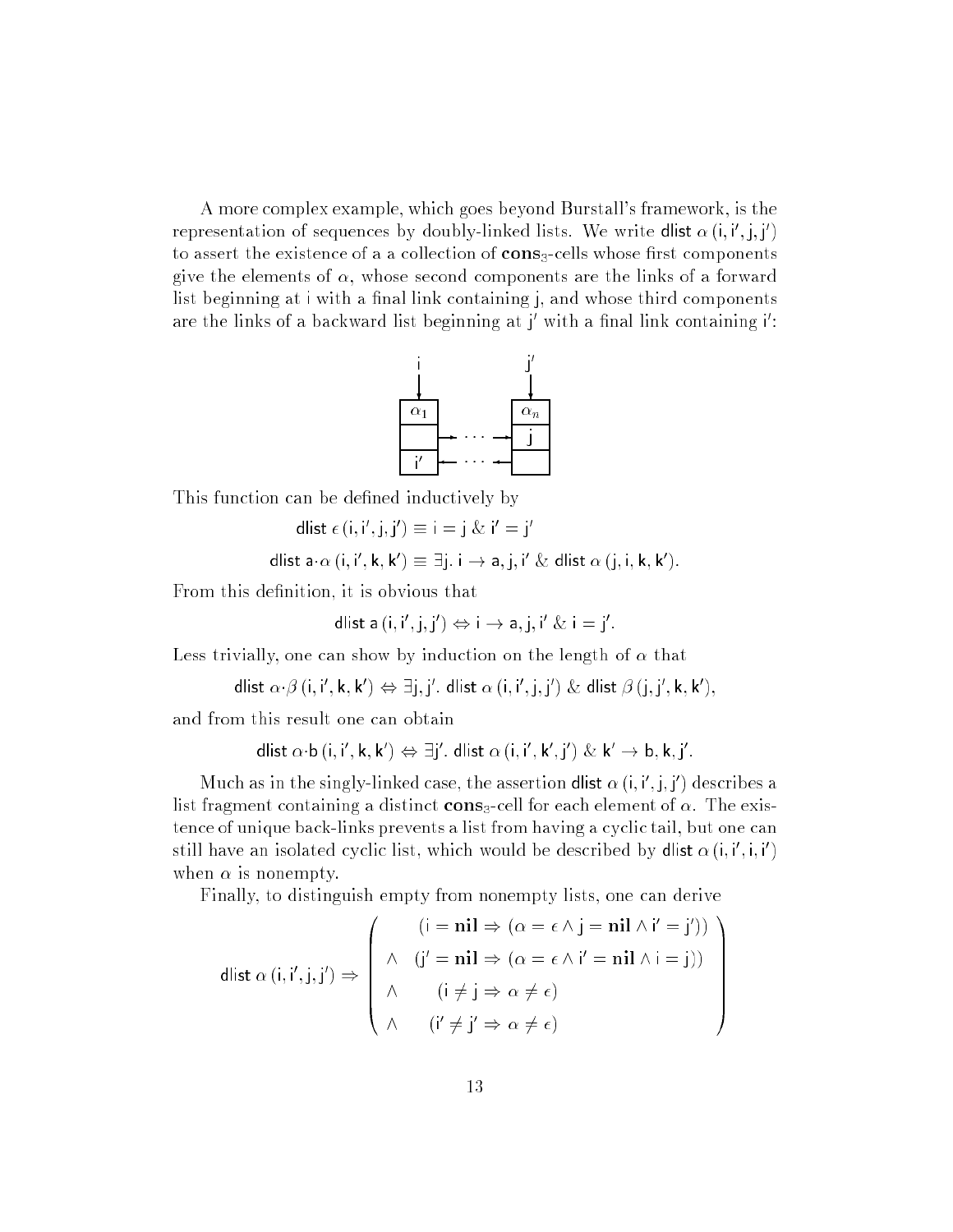#### 5 Annotated Specifications

For even a small program, a formal proof of its specication, in the sense of a sequence (or tree) of instances of inference rules, is usually too large to be readable. Fortunately, one can annotate a specication with intermediate assertions in such a way that its proof can be mechanically and straightforwardly derived from the annotations.

In the next section, we will give an illustrative proof in the form of an annotated specification. Before doing so, however, it is useful  $-$  independently of the main subject of this paper  $-$  to define the notion precisely (for the partial-correctness case).

The basic idea goes back at least to the "proof outlines" of concurrent computations by Owicki and Gries [24], which have been formalized by Schneider [25, Chapter 4]. Our formulation for sequential programs, however, permits the omission of many intermediate assertions that can be derived straightforwardly from their context.

We will call a specification *annotated* if it can be derived from the inference rules to be given below. All of these rules are easily derivable from Hoare's rules and the rules given in Section 3, except that intermediate assertions occur in the conclusions of certain rules. Because of the presence of these intermediate assertions, the rules are *determinate*, i.e., every specification can be the conclusion of an instance of at most one rule, and the premisses of this instance are determined by its conclusion. Thus it is straightforward to derive a proof of an annotated specication from the specication itself, and a Hoare-style proof (albeit using derived rules) can then be obtained by erasing the intermediate assertions. (Of course, this proof will contain verification conditions, i.e., unproved implications between assertions, that must be verified independently. Pragmatically, one must supply enough intermediate assertions to make this verication tractable.)

The first two rules deal with assignment. Their determinacy stems from the fact that, in Hoare's assignment axiom, the precondition  $P/x \to E$  is determined by the postcondition P and the assignment command  $x := E$ :

$$
\frac{P_0 \Rightarrow P/x \to E}{\{P_0\} \ x := E \{P\}} \qquad \frac{\{P_0\} \ C \{P/x \to E\}}{\{P_0\} \ C \ ; x := E \{P\}}.
$$

A similar situation holds for the rule for the select-and-assign command  $x := E.i$ , where again the precondition is determined by the postcondition and the command: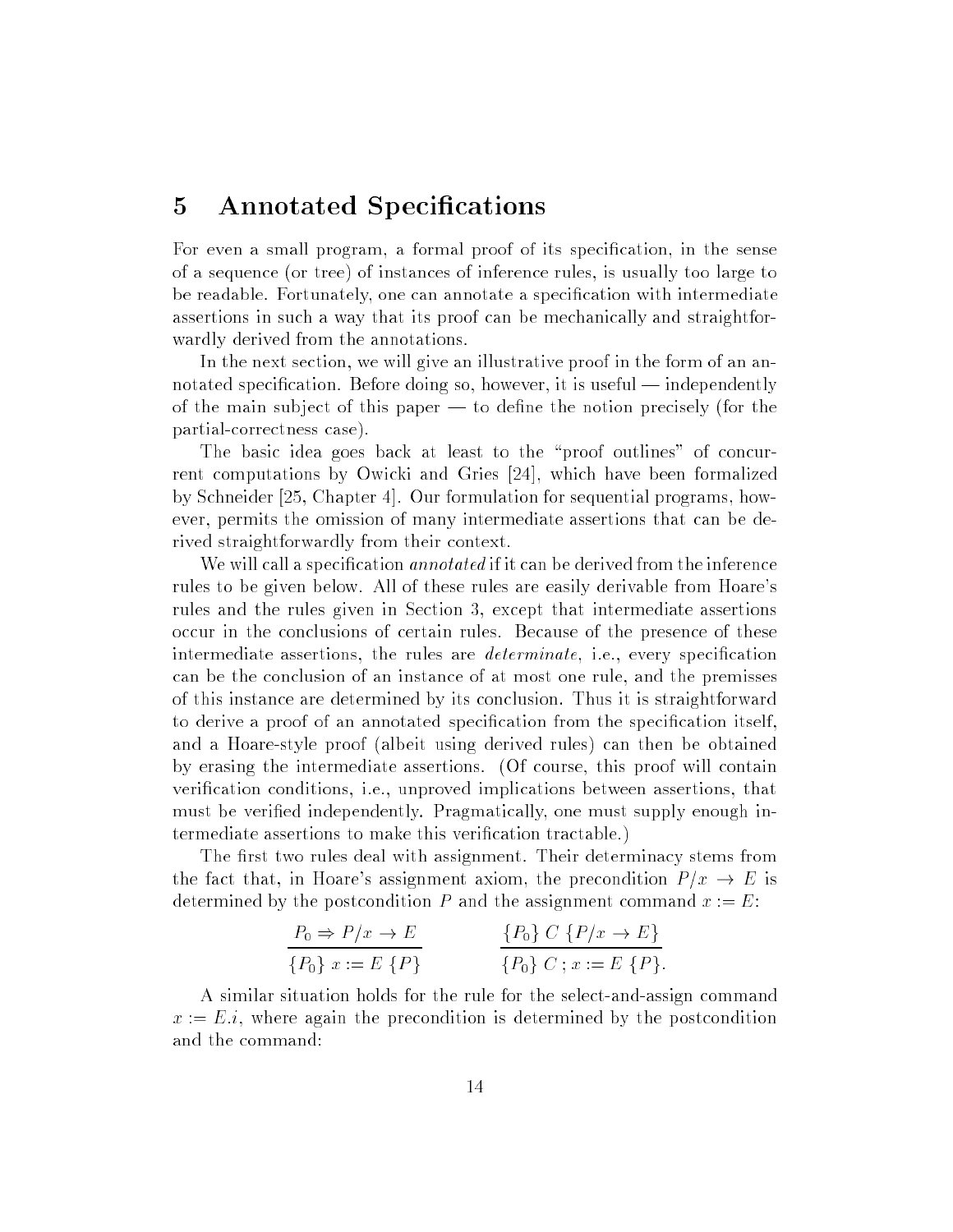Suppose that  $x_1, \ldots, x_n$  are distinct variables that do not occur free in E, that  $1 \leq i \leq n$ , and that  $x_i$  does not occur free in P. Let  $P \vee$  denote the result of substituting  $x_i$  for x in  $P$ . Then

$$
\frac{P_0 \Rightarrow \exists x_i. (P^{(i)} \land \exists x_1, \dots, x_{i-1}, x_{i+1}, \dots, x_n. E \to x_1, \dots, x_n)}{P_0} \times \{P_0\} \ x := E.i \ \{P\}
$$
\n
$$
\{\frac{P_0}{\{P_0\} C} \{\exists x_i. (P^{(i)} \land \exists x_1, \dots, x_{i-1}, x_{i+1}, \dots, x_n. E \to x_1, \dots, x_n)\}}{P_0\} C \ ; x := E.i \ \{P\}.
$$

In contrast, the remaining axioms for heap-dependent commands given in Section 3 have the property that their postcondition is determined by their precondition and the heap-dependent command. This insures the determinacy of:

Suppose that the variables x and x are distinct, and that x does not occur free in  $E_1, \ldots E_n$ , or P . Let  $A$  denote the result of substituting  $x$  for  $x$  in the expression or assertion  $\Lambda$ . Then

$$
\frac{(\exists x'. (P' \& x \rightarrow E'_1, \dots, E'_n)) \Rightarrow P''}{\{P\} \; x := \mathbf{cons}_n(E_1, \dots, E_n) \; \{P''\}}
$$

$$
\frac{\{\exists x'. (P' \& x \rightarrow E'_1, \dots, E'_n)\} \; C \; \{P''\}}{\{P\} \; x := \mathbf{cons}_n(E_1, \dots, E_n) \; ; C \; \{P''\}}.
$$

Suppose that the variables  $x_1, \ldots, x_m$  do not occur free in the expression  $E$  or  $E$  , and that  $1 \leq i \leq n$ . Then

$$
\frac{(\exists x_1, \ldots, x_m. (E \to E_1, \ldots, E', \ldots, E_n \& P)) \Rightarrow P''}{\{\exists x_1, \ldots, x_m. (E \to E_1, \ldots, E_i, \ldots, E_n \& P)\} E.i := E' \{P''\}}
$$

$$
\frac{\{\exists x_1, \ldots, x_m. (E \to E_1, \ldots, E', \ldots, E_n \& P)\} C \{P''\}}{\{\exists x_1, \ldots, x_m. (E \to E_1, \ldots, E_i, \ldots, E_n \& P)\} E.i := E'; C \{P''\}.
$$
Next, we have rules for skip, if, and while commands:

$$
\frac{P \Rightarrow P'}{\{P\} \text{ skip } \{P'\}}
$$
\n
$$
\frac{\{P \land B\} C_1 \{P'\} \qquad \{P \land \neg B\} C_2 \{P'\}}{\{P\} \text{ if } B \text{ then } C_1 \text{ else } C_2 \text{ if } \{P'\}}\n\n
$$
\frac{\{P \land B\} C \{P\} \qquad (P \land \neg B) \Rightarrow P'}{\{P\} \text{ while } B \text{ do } C \text{ od } \{P'\}}.
$$
$$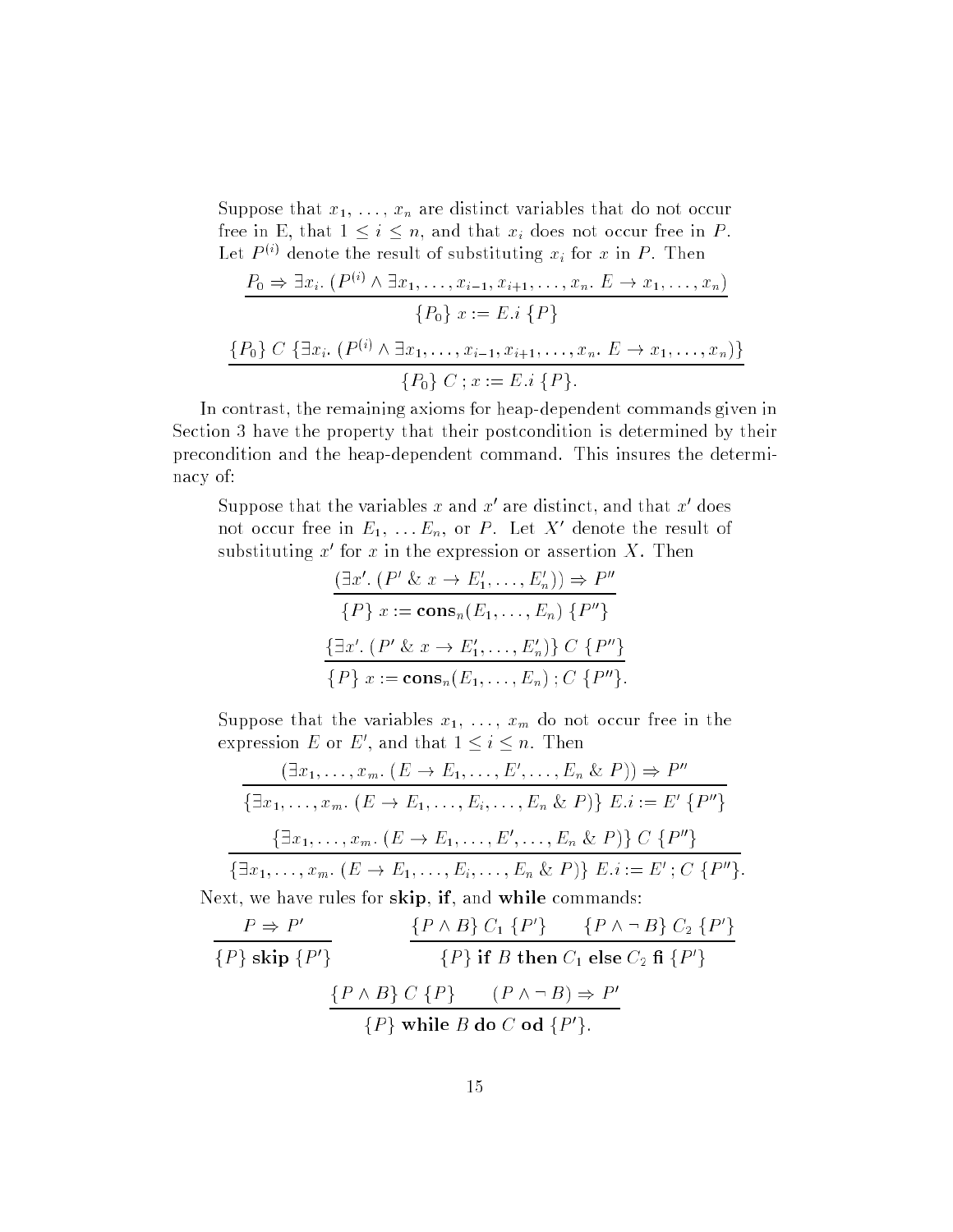Finally, there are rules corresponding to Hoare's rules for sequencing, strengthening preconditions, and weakening postconditions. It is in the conclusions of these rules that the intermediate assertions appear:

$$
\frac{\{P\} \ C \ \{P'\} \quad \{P'\} \ C' \ \{P''\}}{\{P\} \ C \ ; \{P'\} \ C' \ \{P''\}}
$$
\n
$$
\frac{P \Rightarrow P' \quad \{P'\} \ C \ \{P''\}}{\{P\} \ \{P'\} \ C \ \{P''\}} \qquad \frac{\{P\} \ C \ \{P'\} \quad P' \Rightarrow P''}{\{P\} \ C \ \{P''\} \ \{P''\}}.
$$

#### 6 An Example

In conclusion, we illustrate our formalism with an example: an annotated partial-correctness specication of a program for deleting zero-valued elements from a doubly-linked list.

Throughout execution of the program, the forward linkage of the list begins at location <sup>i</sup> and the backward linkage begins at location m. There is a single loop which moves forward through the list. Within this loop, the deletion operation is symmetric about the cell to be deleted.

Just before the test  $b = 0$ , the variable k points to the cell to be tested and perhaps removed, the preceding list fragment has a forward linkage from <sup>i</sup> to <sup>k</sup> and a backward linkage from <sup>j</sup> to nil, and the following list fragment has a forward linkage from l to nil and a backward linkage from m to k:



If the current cell is to be removed, the program tests whether the preceding list fragment is empty, and resets either <sup>i</sup> or the last forward link to point to the following list fragment. Then it performs a symmetric operation on the following list fragment.

The notation  $\alpha - 0$  denotes the sequence obtained from  $\alpha$  by deleting all occurrences of zero.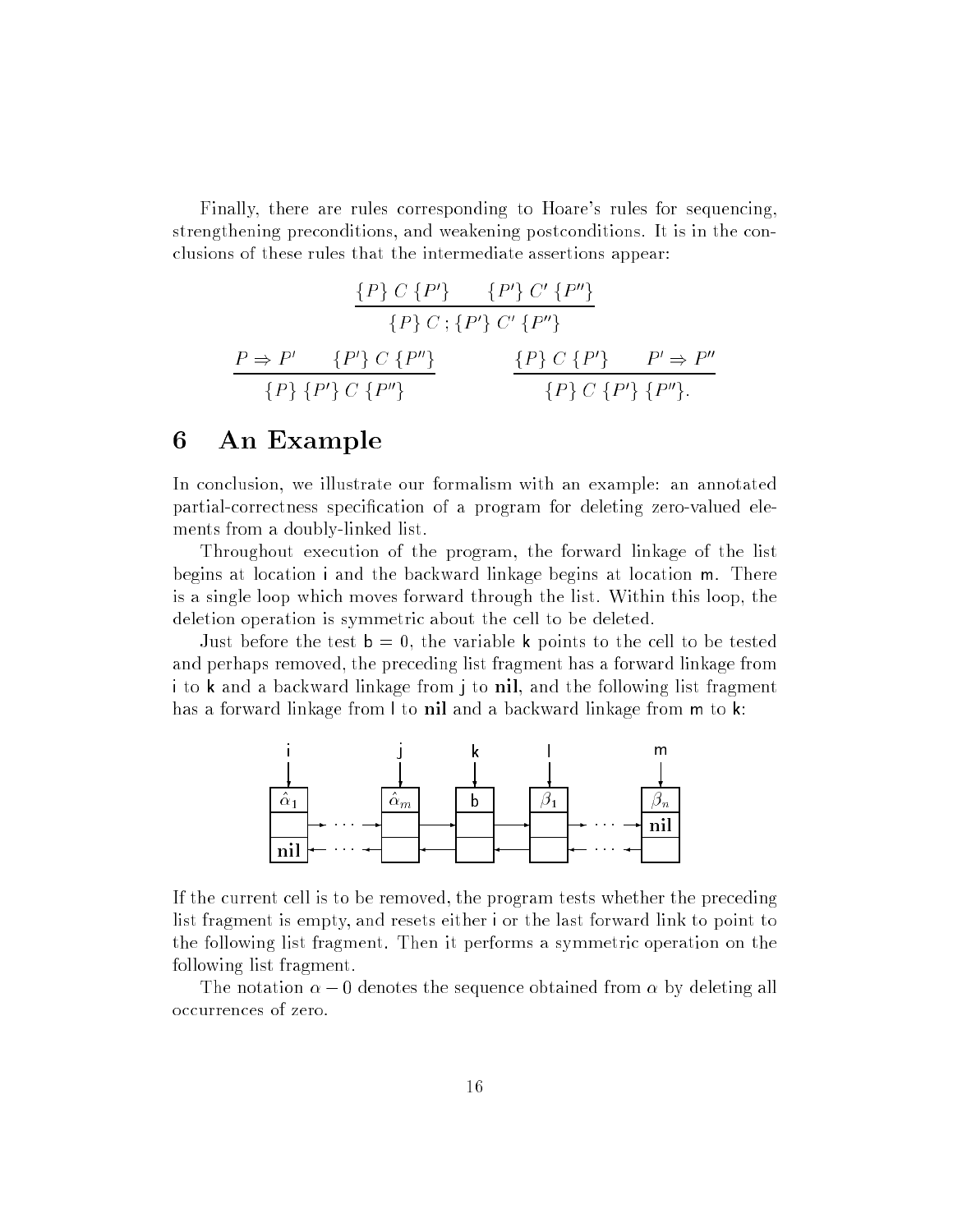{dlist  $\gamma$  (i, nil, nil, m)}  $\{\exists \alpha, \beta, \hat{\alpha}.\}$  dlist  $\hat{\alpha}$  (i, nil, i, nil)  $\&$  dlist  $\beta$  (i, nil, nil, m)  $\& \alpha \cdot \beta = \gamma \& \alpha - 0 = \hat{\alpha}$  $k := i ; j := nil;$  $\{\exists \alpha, \beta, \hat{\alpha}$ . dlist  $\hat{\alpha}$  (i, nil, k, j)  $\&$  dlist  $\beta$  (k, j, nil, m)  $\& \alpha \cdot \beta = \gamma \& \alpha - 0 = \hat{\alpha}$ while  $k \neq n$ il do  $\{\exists \alpha, \beta, \hat{\alpha}, \mathsf{b}, \mathsf{l}.\}$  dlist  $\hat{\alpha}$  (i, nil, k, j)  $\& \mathsf{k} \to \mathsf{b}, \mathsf{l}, \mathsf{j} \& \mathsf{d}$ list  $\beta$  (l, k, nil, m)  $\& \alpha \cdot b \cdot \beta = \gamma \& \alpha - 0 = \hat{\alpha}$ **;**  $**l** := **k**.2$ **;**  $\{\exists \alpha, \beta, \hat{\alpha}.\}$  dlist  $\hat{\alpha}$  (i, nil, k, j)  $\& \mathbf{k} \rightarrow \mathbf{b}, \mathbf{l}, \mathbf{j} \& \mathbf{d}$ list  $\beta$  (l, k, nil, m)  $\& \alpha \cdot b \cdot \beta = \gamma \& \alpha - 0 = \hat{\alpha}$ if  $b = 0$  then  $\{\exists \alpha, \beta, \hat{\alpha}.\}$  dlist  $\hat{\alpha}$  (i, nil, k, j)  $\&$  dlist  $\beta$  (l, k, nil, m)  $\& \alpha \cdot 0 \cdot \beta = \gamma \& (\alpha \cdot 0) - 0 = \hat{\alpha}$  $\{\exists \alpha, \beta, \hat{\alpha} \text{. } \text{dlist } \hat{\alpha} \text{ (i, nil, k, j)} \& \text{dlist } \beta \text{ (l, k, nil, m)}\$  $\& \alpha \cdot \beta = \gamma \& \alpha - 0 = \hat{\alpha}$ if  $j = nil$  then  $\{\exists \alpha, \beta, \hat{\alpha} \ldotp \hat{\alpha} = \epsilon \& \, i = k \& \, \text{nil} = j \& \, \text{dlist } \beta \, (l, k, \text{nil}, \text{m})\}$  $\& \alpha \cdot \beta = \gamma \& \alpha - 0 = \hat{\alpha}$  $i := 1$  $\{\exists \alpha, \beta, \hat{\alpha} \cdot \hat{\alpha} = \epsilon \& i = \ell \& \text{ nil} = j \& \text{ dlist } \beta (l, k, nil, m)$  $\& \alpha \cdot \beta = \gamma \& \alpha - 0 = \hat{\alpha}$ else  $\{\exists \alpha, \beta, \hat{\alpha}, a, n.$  dlist  $\hat{\alpha}$  (i, nil, j, n)  $\& \, j \rightarrow a, k, n \& \,$  dlist  $\beta$  (l, k, nil, m)  $\& \alpha \cdot \beta = \gamma \& \alpha - 0 = \hat{\alpha} \cdot a$  $j.2 := 1$  $\{\exists \alpha, \beta, \hat{\alpha}, \mathsf{a}, \mathsf{n} \dots \mathsf{dlist} \hat{\alpha} \ (i, \mathbf{nil}, j, \mathsf{n}) \ \& \ j \rightarrow \mathsf{a}, \mathsf{l}, \mathsf{n} \ \& \ \mathsf{dlist} \ \beta \ (l, \mathsf{k}, \mathbf{nil}, \mathsf{m})\}$  $\& \alpha \cdot \beta = \gamma \& \alpha - 0 = \hat{\alpha} \cdot a$  $\mathbf{f}$  ;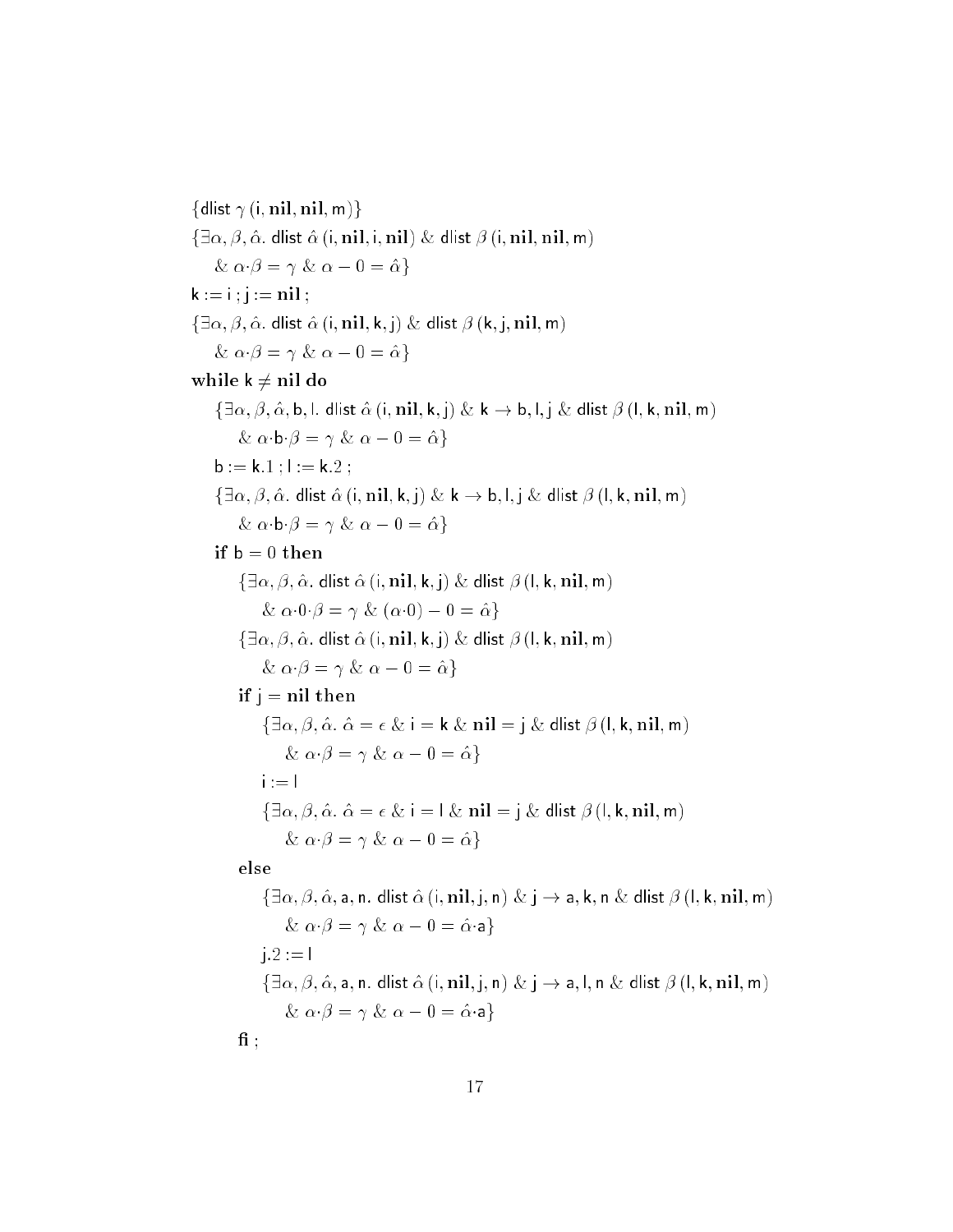$\{\exists \alpha, \beta, \hat{\alpha}.\}$  dlist  $\hat{\alpha}$  (i, nil, l, j)  $\&$  dlist  $\beta$  (l, k, nil, m) &  $\alpha \cdot \beta = \gamma$  &  $\alpha - 0 = \hat{\alpha}$ } if  $\mathsf{I} = \mathsf{nil}$  then  $\{\exists \alpha, \beta, \hat{\alpha} \text{. } \text{dlist } \hat{\alpha} \text{ (i, nil, l, j)} \& \beta = \epsilon \& \mathbf{l} = \text{nil} \& \mathbf{k} = \text{m}$  $\& \alpha \cdot \beta = \gamma \& \alpha - 0 = \hat{\alpha}$  $m := j$  $\{\exists \alpha, \beta, \hat{\alpha}.\}$  dlist  $\hat{\alpha}$  (i, nil, l, j)  $\& \beta = \epsilon \& 1 = \textbf{nil} \& \textbf{j} = \textbf{m}$  $\& \alpha \cdot \beta = \gamma \& \alpha - 0 = \hat{\alpha}$ 

#### else

$$
\{\exists \alpha, \beta, \hat{\alpha}, \mathsf{a}, \mathsf{n}. \text{ dlist } \hat{\alpha} \text{ (i, nil, l, j)} \& l \rightarrow \mathsf{a}, \mathsf{n}, \mathsf{k} \& \text{ dlist } \beta \text{ (n, l, nil, m)} \& \alpha \cdot \mathsf{a} \cdot \beta = \gamma \& \alpha - 0 = \hat{\alpha}\}
$$
\n
$$
1.3 := j
$$
\n
$$
\{\exists \alpha, \beta, \hat{\alpha}, \mathsf{a}, \mathsf{n}. \text{ dlist } \hat{\alpha} \text{ (i, nil, l, j)} \& l \rightarrow \mathsf{a}, \mathsf{n}, \text{j} \& \text{ dlist } \beta \text{ (n, l, nil, m)} \& \alpha \cdot \mathsf{a} \cdot \beta = \gamma \& \alpha - 0 = \hat{\alpha}\}
$$

#### ${\bf f} {\bf i}$ else

od

 $\{\exists \alpha, \beta, \hat{\alpha}.\}$  dlist  $\hat{\alpha} \cdot \mathbf{b}$  (i, nil, l, k) & dlist  $\beta$  (l, k, nil, m) &  $\alpha \cdot \mathbf{b} \cdot \beta = \gamma \& (\alpha \cdot \mathbf{b}) - 0 = \hat{\alpha} \cdot \mathbf{b}$  $\{\exists \alpha, \beta, \hat{\alpha}.\}$  dlist  $\hat{\alpha}$  (i, nil, l, k)  $\&$  dlist  $\beta$  (l, k, nil, m) &  $\alpha \cdot \beta = \gamma$  &  $\alpha - 0 = \hat{\alpha}$ }  $j := k$  $\mathbf{f}$  :  $\{\exists \alpha, \beta, \hat{\alpha}.\}$  dlist  $\hat{\alpha}$  (i, nil, l, j) & dlist  $\beta$  (l, j, nil, m)  $\& \alpha \cdot \beta = \gamma \& \alpha - 0 = \hat{\alpha}$  $k := 1$  $\{$ dlist  $(\gamma - 0)$  (i, nil, nil, m) $\}$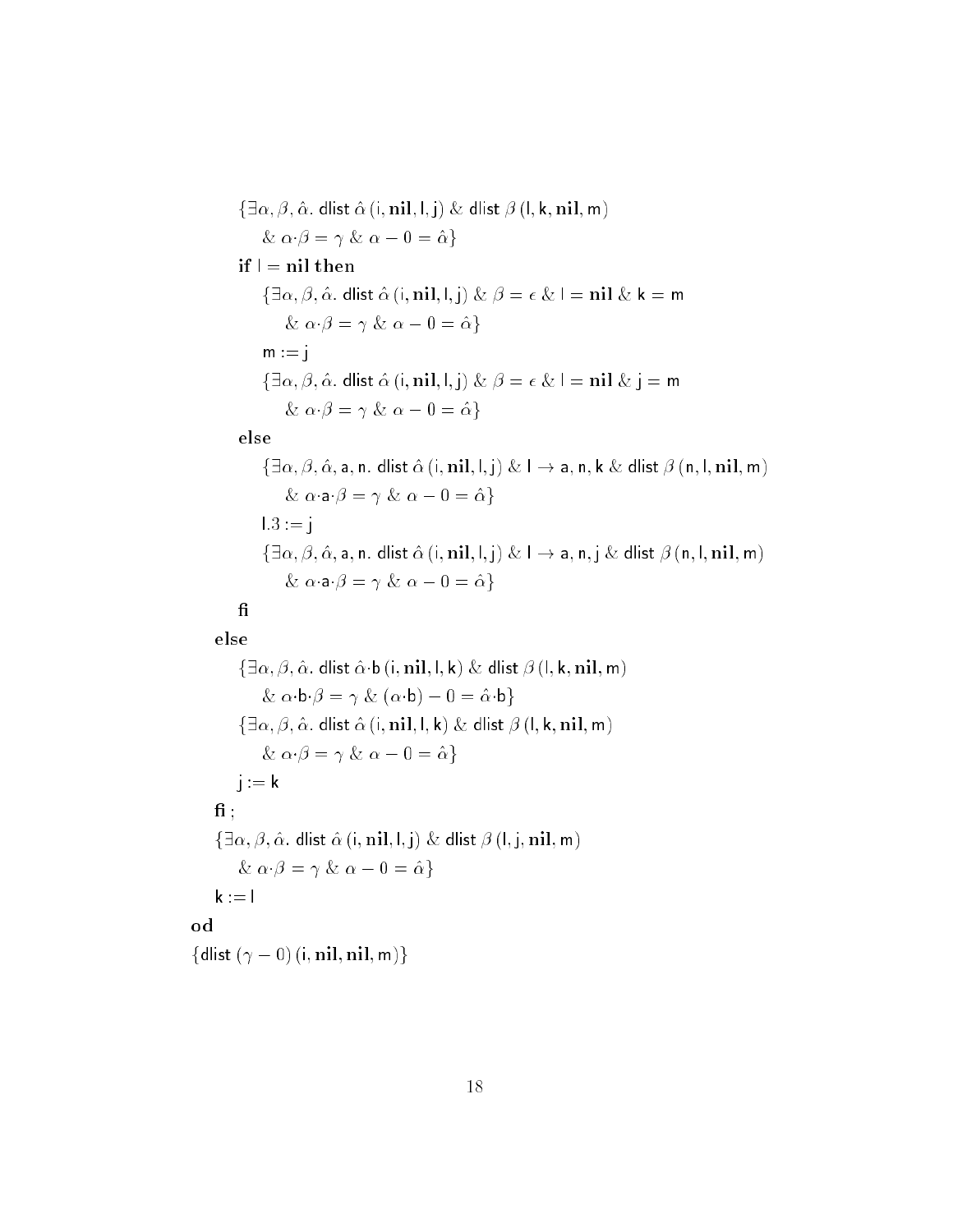#### 7 Future Directions

The work described here is very preliminary, so that the most immediate need is to explore more examples. In particular, it is not clear that every abstract structure represented by mutable data structures can be dened inductively; for example, mutable data structures are often used to represent cyclic graphs.

It may be possible to extend our approach to dynamic logic [26], where commands can occur as modal operators within assertions. This would necessitate giving meaning to the execution of commands in incomplete states. When a command tries to examine a heap outside of its domain, it would raise a "heap fault" that would make the immediately enclosing assertion false.

It is easy to prove

{true}  
\n
$$
x := \text{cons}_2(1, 2) ;
$$
\n
$$
\{x \rightarrow 1, 2\}
$$
\n
$$
x := 3
$$
\n
$$
\{(\exists x. x \rightarrow 1, 2) \land x = 3\}.
$$

Here the existentially quantied location is disconnected from the data structures accessible to the computation, and can be eliminated by garbage collection. Of course, one can view garbage collection as a program optimization with no effect on observable computations, so that this example is sound. Nevertheless the fact that  $\exists x. x \rightarrow 1, 2$  is an "unobservable assertion" is worrisome.

It should be straightforward to impose upon the present development a type system based upon recursive data type declarations (similar to those in Standard ML but without the reference concept). More refined type systems might permit the specification of which fields are mutable or where pointers are required to be unique.

Finally, there is a need to move towards some form of higher-order formalism, akin to object-oriented programming, where the mutable shared data structures can contain closures. An obvious question is whether there is a connection with syntactic control of interference [27, 28, 29] or specication logic [30, 31, 32], both of which deal with interference in a higher-order but heap-free setting. Superficially this work seems quite different, but the recurring use of possible-world semantics is suggestive.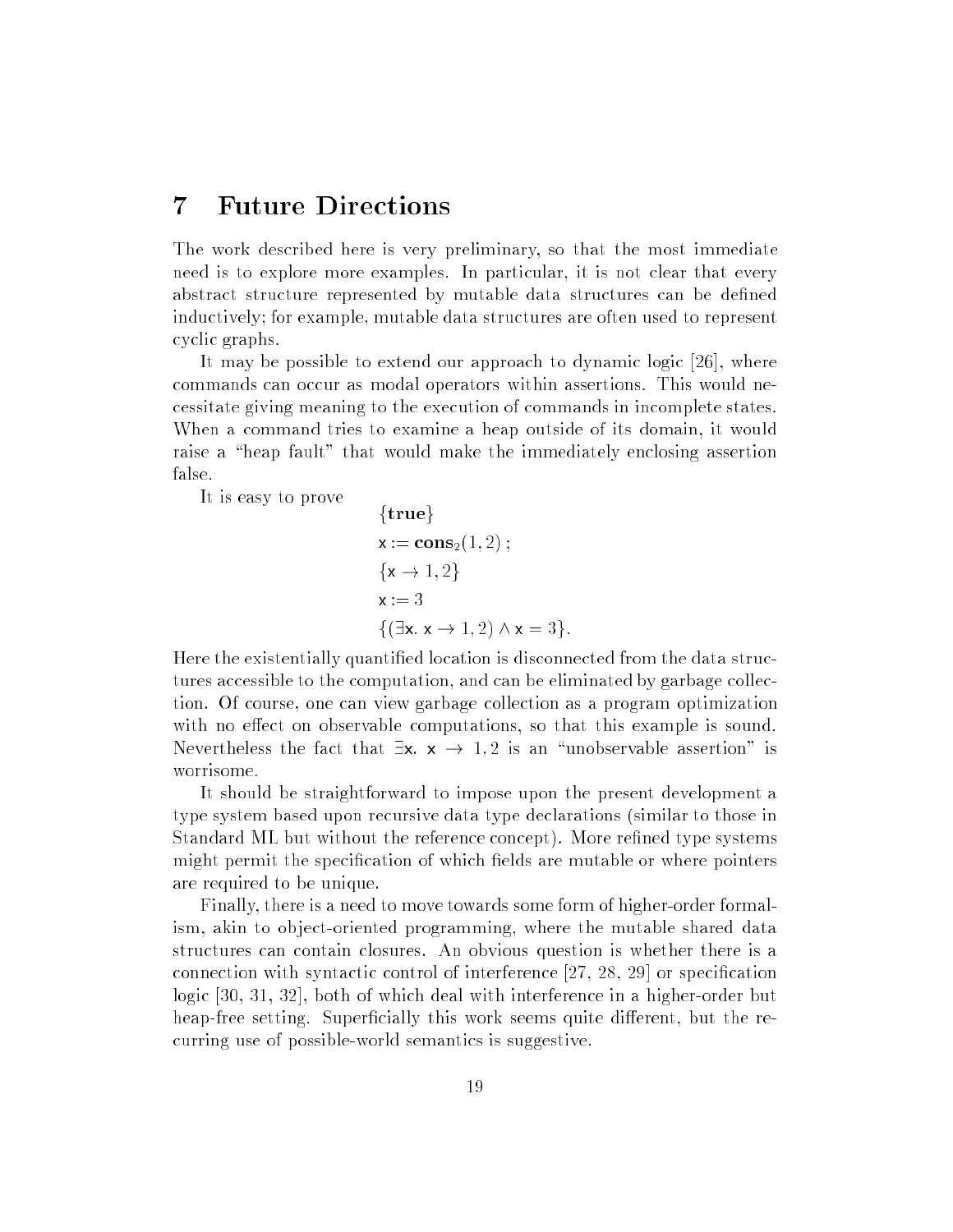### Acknowledgements

The author would like to thank Peter O'Hearn for his insights and helpful suggestions.

## References

- [1] Rodney M. Burstall. Some techniques for proving correctness of programs which alter data structures. In Bernard Meltzer and Donald Michie, editors, Machine Intelligence 7, pages 23-50. Edinburgh University Press, Edinburgh, Scotland, 1972.
- [2] T. Kowaltowski. Correctness of programs manipulating data structures. Memorandum ERL-M404, University of California, Berkeley, California, September 1973.
- [3] Stephen A. Cook and Derek C. Oppen. An assertion language for data structures. In Conference Record of the Second ACM Symposium on Principles of Programming Languages, pages 160–166, New York, 1975. ACM.
- [4] Derek C. Oppen and Stephen A. Cook. Proving assertions about programs that manipulate data structures. In Proceedings of Seventh Annual ACM Symposium on Theory of Computing, pages  $107{-}116$ , New York, 1975. ACM.
- [5] Joseph M. Morris. A general axiom of assignment; assignment and linked data structures; a proof of the Schorr-Waite algorithm. In Manfried Broy and Gunther Schmidt, editors, Theoretical Foundations of Programming Methodology, pages 25–51. D. Reidel, Dordrecht, Holland, 1982.
- [6] Ian A. Mason. The Semantics of Destructive Lisp. CSLI Lecture Notes Number 5. Center for the Study of Language and Information, Menlo Park, CA, 1986.
- [7] Ian A. Mason. Verification of programs that destructively manipulate data. Science of Computer Programming,  $10(2):177-210$ , April 1988.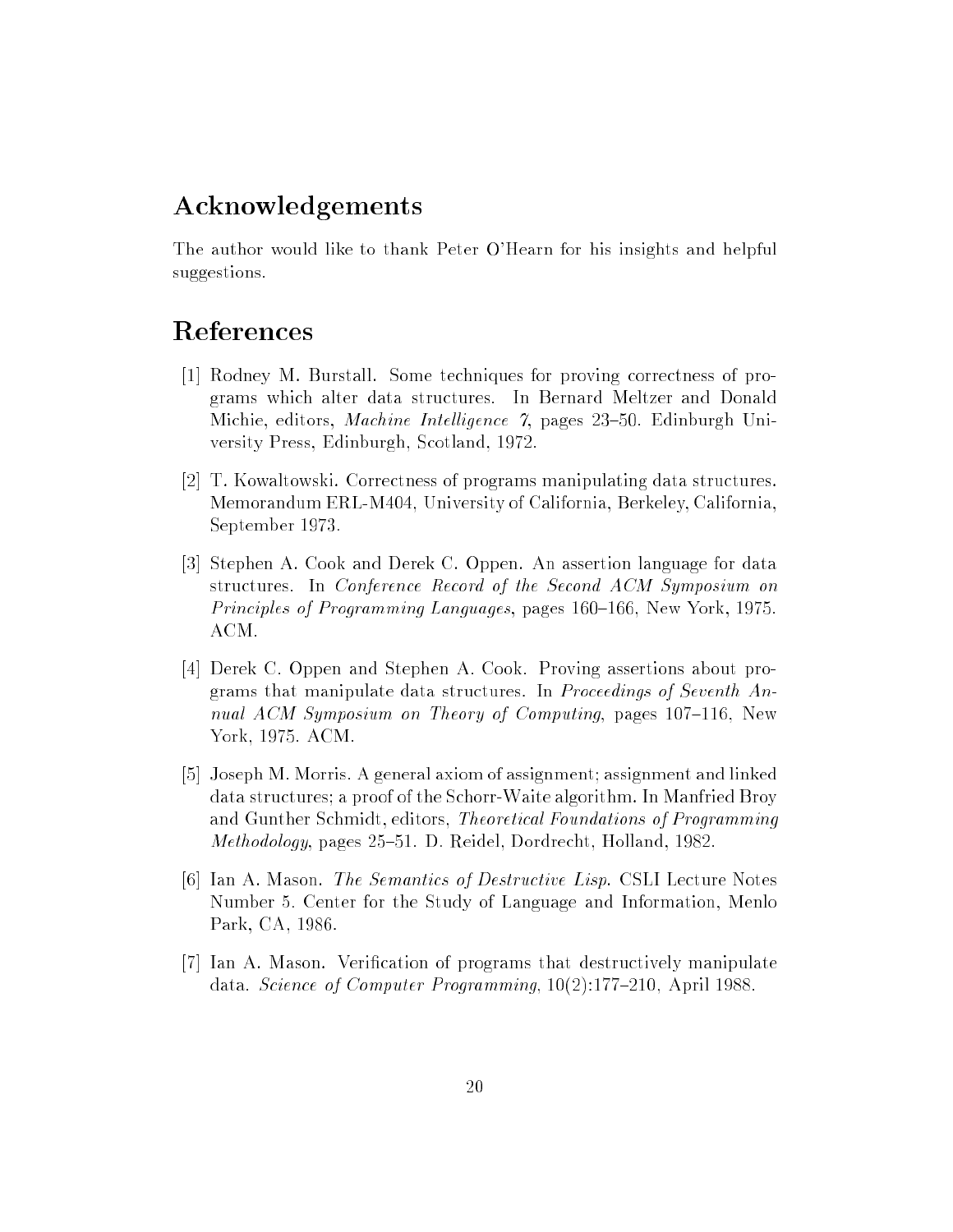- [8] Ian A. Mason and Carolyn Talcott. Equivalence in functional languages with effects. Journal of Functional Programming,  $1(3):287{-}327$ , July 1991.
- [9] Furio Honsell, Ian A. Mason, Scott Smith, and Carolyn Talcott. A variable typed logic of effects. Information and Computation,  $119(1)$ :55-90, May 15, 1995.
- [10] Ian A. Mason. A first order logic of effects. Theoretical Computer Science,  $185(2):277-318$ , October 20, 1997.
- [11] Andrew M. Pitts and Ian D. B. Stark. Operational reasoning for functions with local state. In Andrew D. Gordon and Andrew M. Pitts, editors, Higher Order Operational Techniques in Semantics, pages 227– 273. Cambridge University Press, 1998.
- [12] Ian D. B. Stark. Names and Higher-Order Functions. Ph. D. dissertation, University of Cambridge, Cambridge, England, December 1994.
- [13] Ian D. B. Stark. Categorical models for local names. Lisp and Symbolic Computation,  $9(1)$ :77-107, February 1996.
- [14] Ian D. B. Stark. Names, equations, relations: Practical ways to reason about new. Fundamenta Informaticae, 33:369-396, 1998.
- [15] C. A. R. Hoare. An axiomatic basis for computer programming. Communications of the ACM,  $12(10):576{-}580$  and 583, October 1969. Reprinted in [33, pages  $89-100$ ].
- [16] C. A. R. Hoare. Proof of a program: FIND. Communications of the ACM, 14(1):39-45, January 1971. Reprinted in [33, pages 101-115].
- [17] Robert W. Floyd. Assigning meanings to programs. In J. T. Schwartz, editor, Mathematical Aspects of Computer Science, volume 19 of Proceedings of Symposia in Applied Mathematics, pages  $19-32$ , Providence, Rhode Island, 1967. American Mathematical Society.
- [18] Peter Naur. Proof of algorithms by general snapshots.  $BIT, 6:310–316$ , 1966.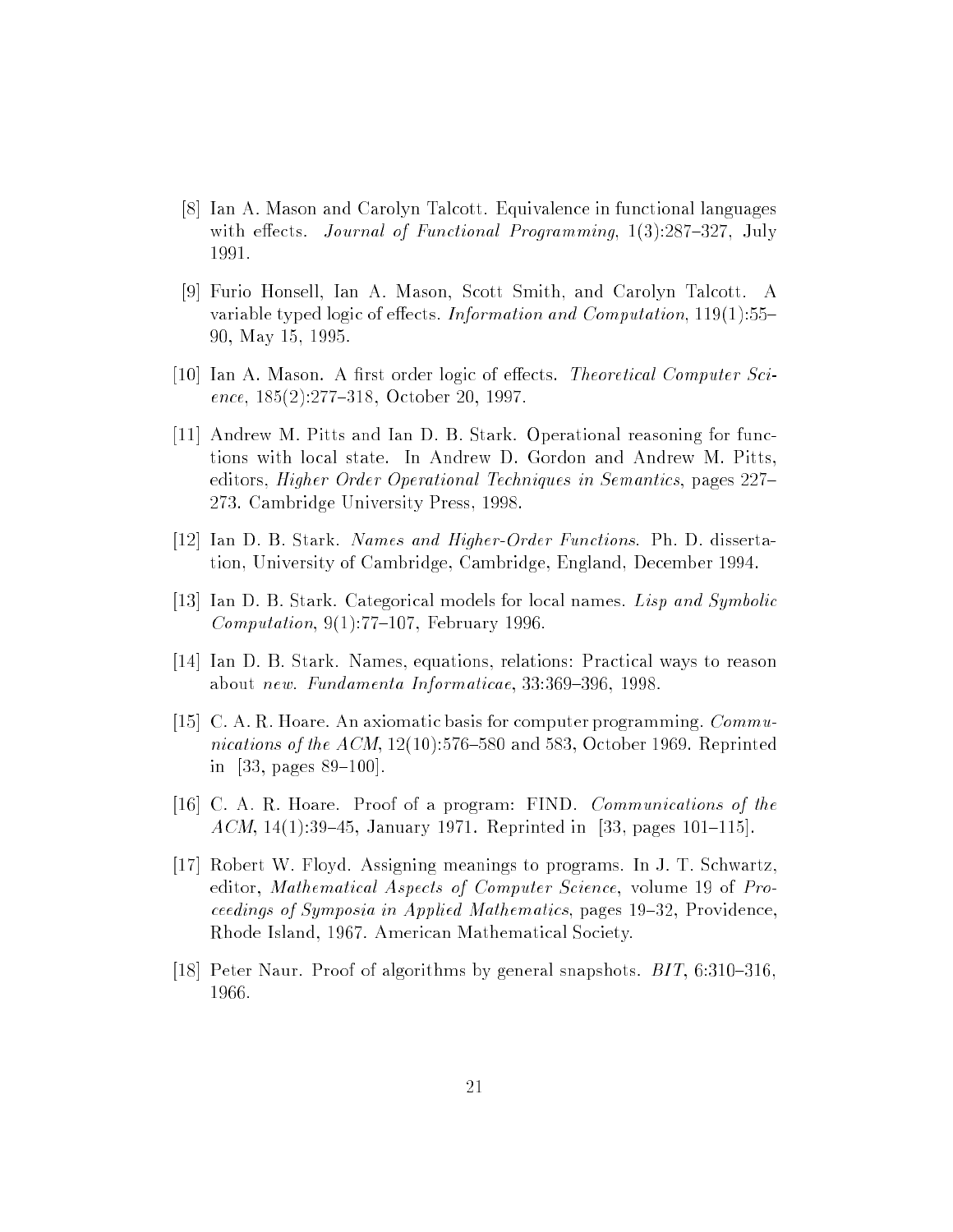- [19] F. William Lawvere. Functorial semantics of algebraic theories. Proceedings of the National Academy of Sciences of the United States of America,  $50(1):869-872$ , July 1963.
- [20] Saul A. Kripke. Semantical analysis of intuitionistic logic i. In John N. Crossley and Michael A. E. Dummett, editors, Formal Systems and Recursive Functions, Studies in Logic and the Foundations of Mathematics, pages 92–130, Amsterdam, 1965. North-Holland.
- [21] Peter W. O'Hearn. Private communication. dated January 17, 2000.
- [22] Peter W. O'Hearn and David J. Pym. The logic of bunched implications. Bulletin of Symbolic Logic,  $5(2):215{-}244$ , June 1999.
- [23] John C. Reynolds. Theories of Programming Languages. Cambridge University Press, Cambridge, England, 1998.
- [24] Susan Speer Owicki and David Gries. An axiomatic proof technique for parallel programs I. Acta Informatica,  $6(4):319-340$ , 1976. Reprinted in [33, pages  $130-152$ ].
- [25] Fred B. Schneider. On Concurrent Programming. Springer-Verlag, New York, 1997.
- [26] Vaughan R. Pratt. Semantical considerations on Floyd-Hoare logic. In 17th Annual Symposium on Foundations of Computer Science, pages 109-121, Long Beach, California, 1976. IEEE Computer Society.
- [27] John C. Reynolds. Syntactic control of interference. In Conference Record of the Fifth Annual ACM Symposium on Principles of Programming Languages, pages  $39-46$ , New York, 1978. ACM. Reprinted in [34, vol. 1, pages  $273-286$ .
- [28] Peter W. O'Hearn, A. John Power, Makoto Takeyama, and Robert D. Tennent. Syntactic control of interference revisited. Electronic Notes in Theoretical Computer Science, 1, 1995. Reprinted in [34, vol. 2, pages 189-225.
- [29] Uday S. Reddy. Global state considered unnecessary: An introduction to object-based semantics. Lisp and Symbolic Computation,  $9(1)$ :7-76, February 1996. Reprinted in  $[34, vol. 2, pages 227-295].$